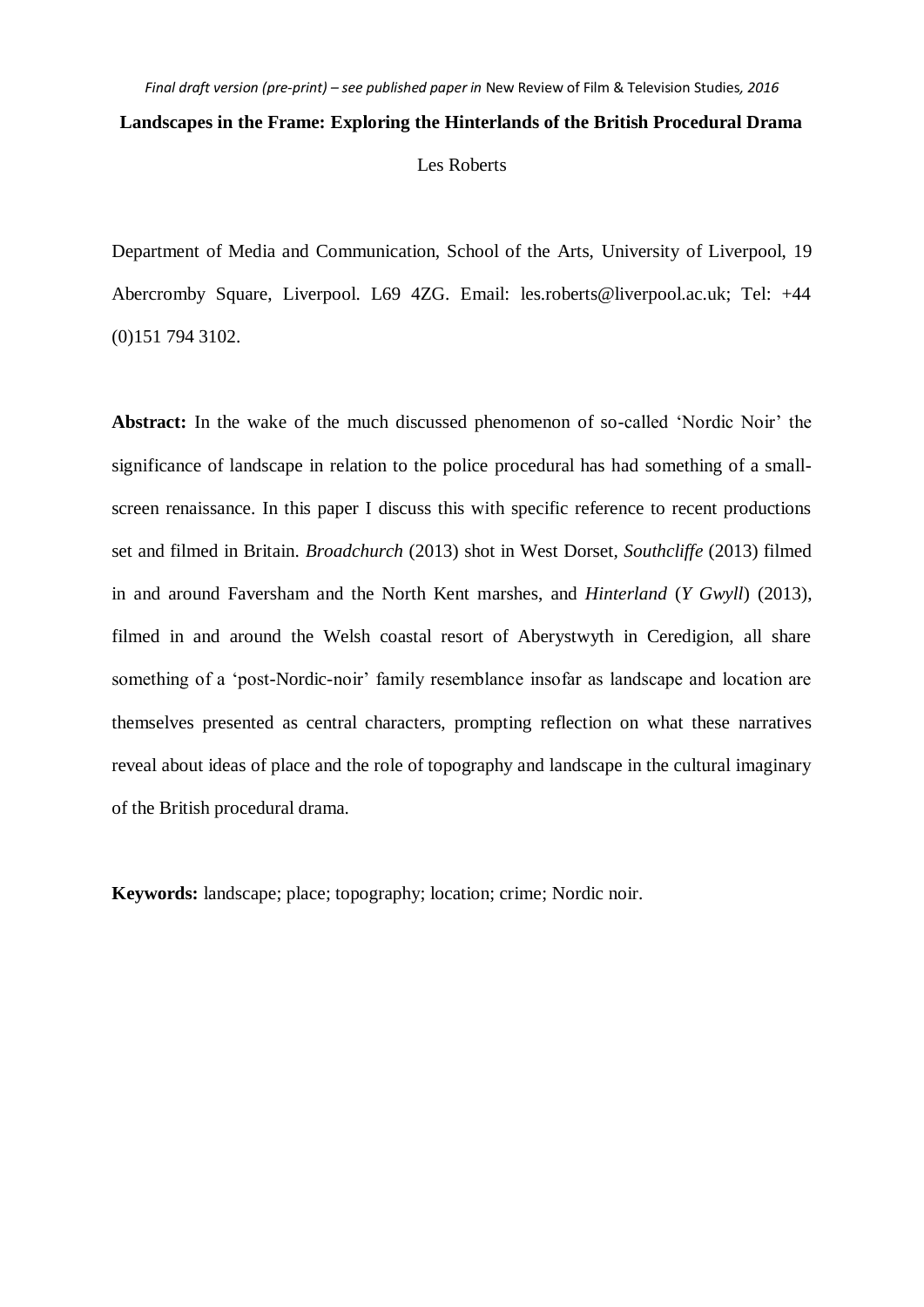#### **Introduction: landscape in the frame**

Focusing on a selection of recent British television crime dramas, this paper takes as its primary focus the relationship between television, landscape, space and place. Assessed through the lens of what is often described as a 'spatial turn' in film and media research (Falkheimer and Jansson 2006; Warf and Arias 2009; Roberts and Hallam 2014), my aim is to put landscape more firmly *in the frame* of critical television studies: to set out what in broader terms I have described as a 'spatial anthropology' of moving image culture (Roberts 2012, 2015a), focused on the televisual production and consumption of space.

As will be discussed in more detail below, when it comes to television studies, talk of a 'spatial turn' has considerably less traction that it does in relation to studies in film. Although projects such as the Arts and Humanities Research Council (AHRC)-funded 'Spaces of Television: Production, Site and Style' (2010-2015) are indicative of welcome moves towards addressing such shortfalls in existing research frameworks, there has not really been a concerted shift towards questions of spatiality in television studies as there has with film.

What is evident in respect of some of the recent (if still nascent) interventions in this area has been that scholarship has in no small part been driven in response to industry trends in which an attention to landscape and location has become an increasingly important element in the production process, as witnessed by dramas such as, for example, *Broadchurch* (ITV 2013-), *Southcliffe* (Channel 4, 2013), or *Hinterland* (*Y Gwyll*) (S4C/BBC, 2013). In other words, if television studies has been slow to join the swell of those tramping out a path  $-$  a 'turn'  $-$  towards the spatial then the same cannot be said of those working in the industry itself. As with recent developments in the film industry, an increasing focus on the economic and industrial potential of location sites (along with a reenergised service sector in the form of film and television liaison offices, screen tourism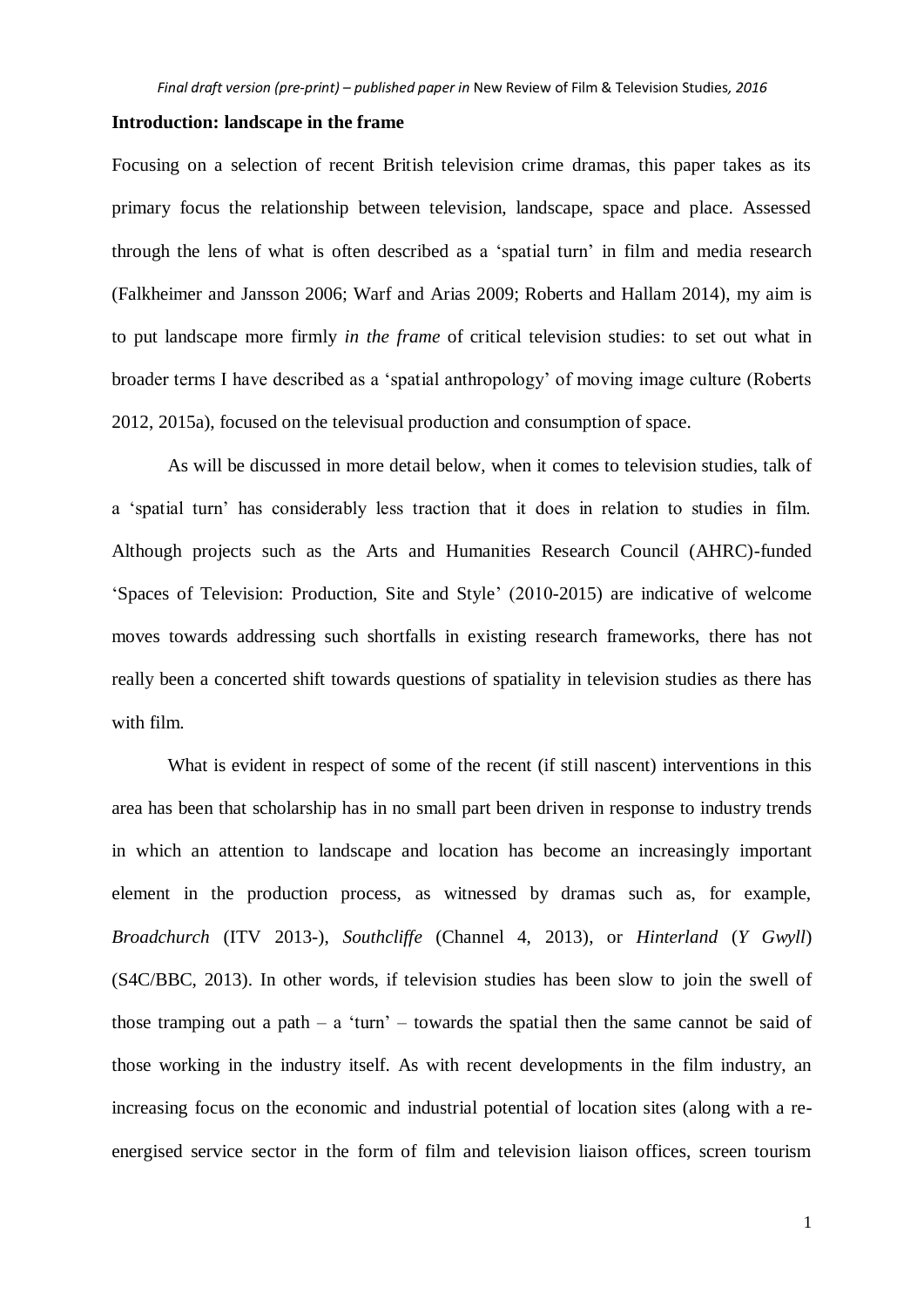*Final draft version (pre-print) – published paper in* New Review of Film & Television Studies*, 2016* organisations, local cultural heritage initiatives, popular culture and media exhibits in museums, and so on) means a growth in collaboration and partnership between those working in television and those whose remit is to promote, package and commercially exploit the merits of a given town, city or region's location 'offer'. Perhaps 'locative turn' would be a better way of describing this phenomenon; one that points undoubtedly to a shift towards a broader cultural economy of landscape, space and place whereby television productions have engaged with and invested in *location* in ways that have outstripped those that programme makers had formerly availed themselves of.

However, if productions such as *Broadchurch*, *Southcliffe* and *Hinterland/Y Gwyll* can, at least for the purposes of the current discussion, be looked upon as exemplars of this more expansive economy of location (albeit those particular to the police procedural drama – the subject of this special issue), then, at the same time, in their own way they each represent very different engagements with ideas of landscape and setting. Ironically, in instances where productions have serviced (or shown the promise of servicing) a profitable extra-textual engagement with locations and landmarks with which they are associated (as is the case with *Broadchurch* – see below) the less they are likely to 'incite' (Sorlin 1991, in Brunsdon 2004, 64) a more 'authentic' sense of place. The degree to which such productions trade centrally on their tourism and place-marketing appeal can be inversely pegged to their capacity to furnish a 'deeper' (Bodenhamer et al 2015; Roberts 2015b) cartography of place and location.

Another significant factor that inveigles itself into considerations of the landscape and location in the British procedural drama is the influence – and not inconsiderable popularity – of recent Scandinavian crime fiction and the impact of so-called 'Nordic Noir' television on the cultural production of space in productions such as *Broadchurch* or *Hinterland/Y Gwyll* (and to a lesser extent *Southcliffe*). This can perhaps be partly approached by paying attention to ideas of 'north' and 'northernness' in a broader sense than that tied specifically to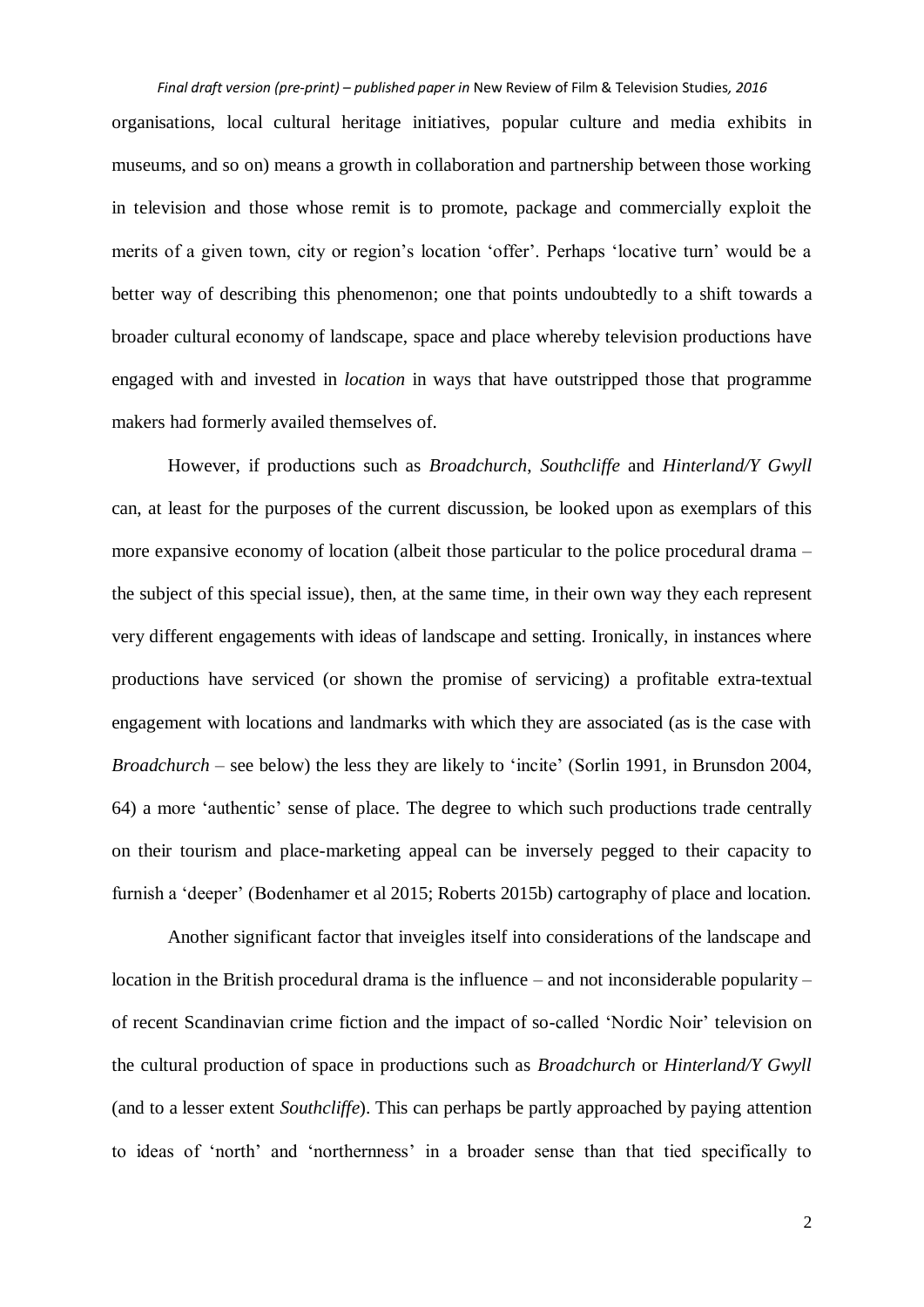discussions of landscape and location in post-*Wallander* or post-*The Killing* television crime drama. However, these supra-national and regional connections are palpably and intriguingly fleshed out in the specific example of Nordic Noir television. As such, it is necessary and instructive to approach the case of British procedural dramas by considering in what ways (and to what extent) their geographical imaginaries bear the imprint of their Nordic procedural counterparts. As a prelude to these discussions it is important to situate the arguments presented in this paper within a discourse which, for the sake of expediency (and despite the caveats highlighted above), we might wish to describe as a 'spatial turn' in film and screen studies: to afford some critical consideration to the relationship between television and landscape, and where, in turn, this sits alongside wider theoretical frameworks focused around spatiality and the moving image.

## **Landscape and the moving image: a tale of two Lefebvres**

Given the dearth of studies that take as the starting point the relationship between landscape and television, it is necessary, in the first instance, to come at this by way of studies into landscape and film. In particular, Martin Lefebvre's (2006) distinction between 'landscape' and 'setting' provides a useful point of departure from which to push forward discussions that can be put to service more pointedly in relation to the television case studies under consideration here.

By 'setting', Lefebvre is referring to the space or environment within which the action and story is played out. The location is instrumental in that it provides a functional space or backdrop against which the actions and motivations of the characters can be drawn and thus more meaningfully contextualised. The main setting of *Broadchurch*, for example, is Broadchurch: a fictional town whose locations look remarkably like those found in the real coastal town of West Bay in Dorset (which is to be expected given that this was where, along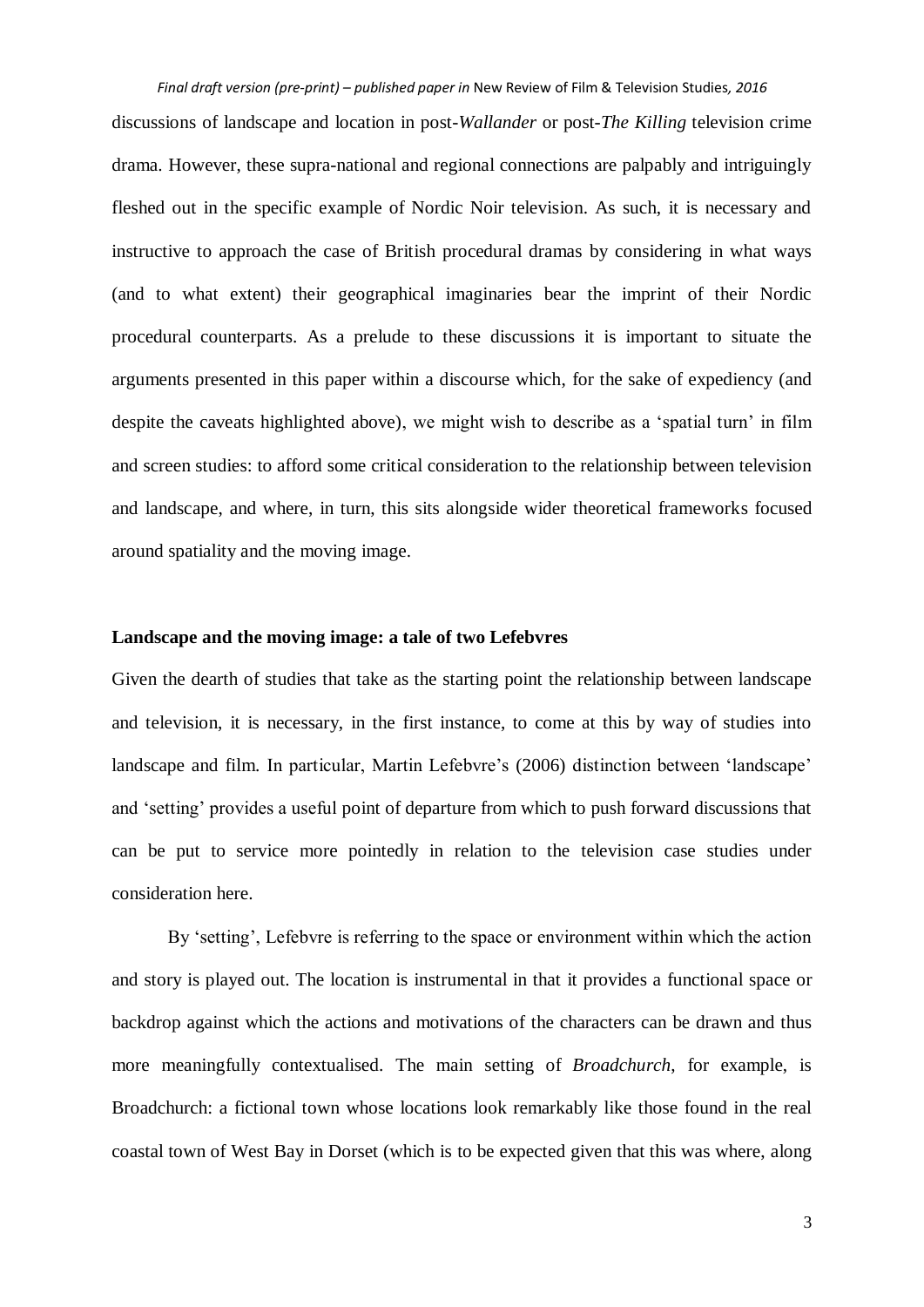with the town of Clevedon in North Somerset, much of the drama was filmed). Despite the harvesting of the programme setting's semiotic content in order to put the location more firmly on the cultural tourism map of West Dorset (of which more later), the location *setting* exists first and foremost to anchor and provide a performative space for the narrative. There is arguably little in the way of engagement with the *landscapes* of West Bay in ways that confer or harness a sense of place that is intrinsic to its identity as a lived space of dwelling and habitation. Those familiar with the location may, of course, enjoy an enhanced viewing experience insofar as their consumption of the text is leavened with a different set of connotations. But for those for whom the setting is little more than a picturesque but otherwise generic costal location Broadchurch is merely the sum of its constituent parts: an iconic cliff face and beach, a high street, a church, key residential dwellings, the local newspaper premises, a police station, a guest house, and so on. For Lefebvre, then, setting 'refers to the spatial features that are necessary for all event-driven films, whether fiction or documentary' (2006, 21).

So what, then, of 'landscape' in Lefebvre's analysis? For starters, it is the 'inverse of setting' or 'anti-setting' (2006, 27) by way of an intriguing (if rather opaque) preliminary distinction. The corollary of this is a recognition of the more complex significations and aesthetics that mark out location-as-landscape from location-as-setting; the latter, as we have noted, a comparatively mute engagement with the spatialities that impinge on the narrative and the performative dynamics the 'setting' makes possible. Landscape here has its parallels in the aesthetics of landscape painting insofar as its evocation or *production* in film lends itself to a more contemplative gaze whereby the spectator's perception is cast towards the spaces that constitute what is within and (by negation) what lies beyond the frame.

By this reckoning it could be argued that there is something of a deficit of 'landscape' in *Broadchurch*. Whereas *Southcliffe*, by comparison, could be said to boast locations that do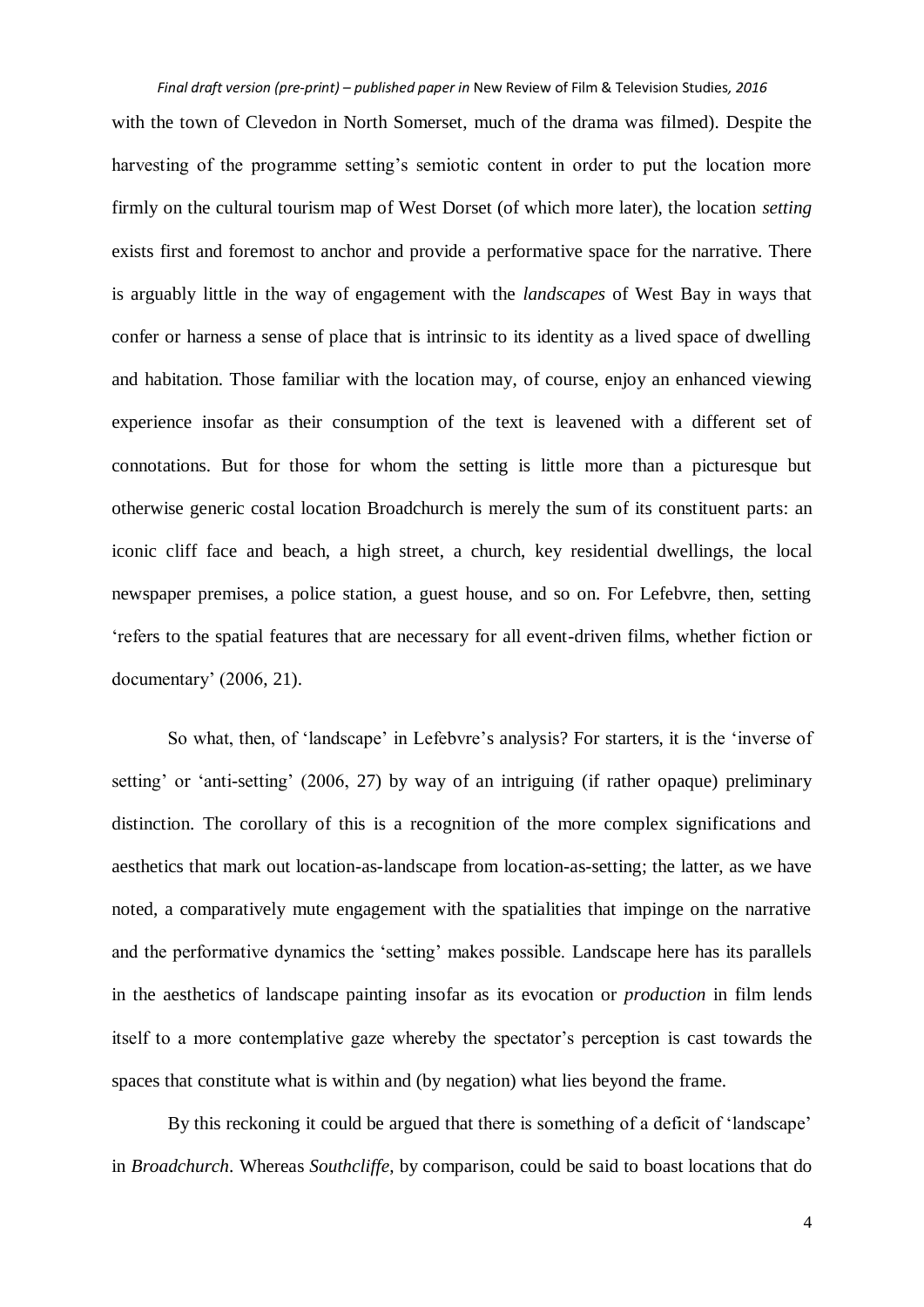*Final draft version (pre-print) – published paper in* New Review of Film & Television Studies*, 2016* not merely serve as 'setting' but incite the viewer's interest aesthetically, drawing him or her into its representational spaces in ways that augment rather than merely provide *a setting for* the events that unfold on screen. *Hinterland/Y Gwyll*, on balance, perhaps sits somewhere between the two: more landscape (or less setting) than *Broadchurch* but less landscape (or more setting) than *Southcliffe*.

However, while these categorisations at first glance seem to offer a useful template for analysing the respective treatment of location across the three procedural dramas (discounting the fact that their status as made-for-television dramas already poses a question mark over the relative applicableness of Lefebvre's *Landscape and Film* as a point of reference), at the same time I cannot help thinking that this all seems a little too neat and static. The ascription of one or other of these spatial concepts does not adequately account for the imbrications of space by which a more processual understanding of landscape might be critically rendered. This is brought home by Lefebvre's addition of a third term, that of 'territory' or 'territoriality', which, he argues, is space 'seen from the "inside," a subjective and lived space' (ibid, 52). Confusingly, Lefebvre ascribes the category of 'territory' to a 'sort of space [that] is associated more with cartographers, geographers, conquerors, hunters, but also with farmers or anyone inhabiting or having a claim on a stretch of land, than it is with the artist' (ibid). One might seek greater clarification here as to what might constitute 'having a claim on a stretch of land' or, indeed, who, in terms of agents or social actors, this might potentially extend to.

If we refract Martin Lefebvre's spatial triad of landscape–setting–territory through the theoretical prism of his namesake, Henri, we can identify both the shortfalls in the analysis offered by the former and the critical efficacy inherent in the framework proposed by the Marxist sociologist and philosopher, as most notably set out in Henri Lefebvre's landmark tome *The Production of Space* (1991 [1974]). 'Territory', as fashioned by Martin, would fall

5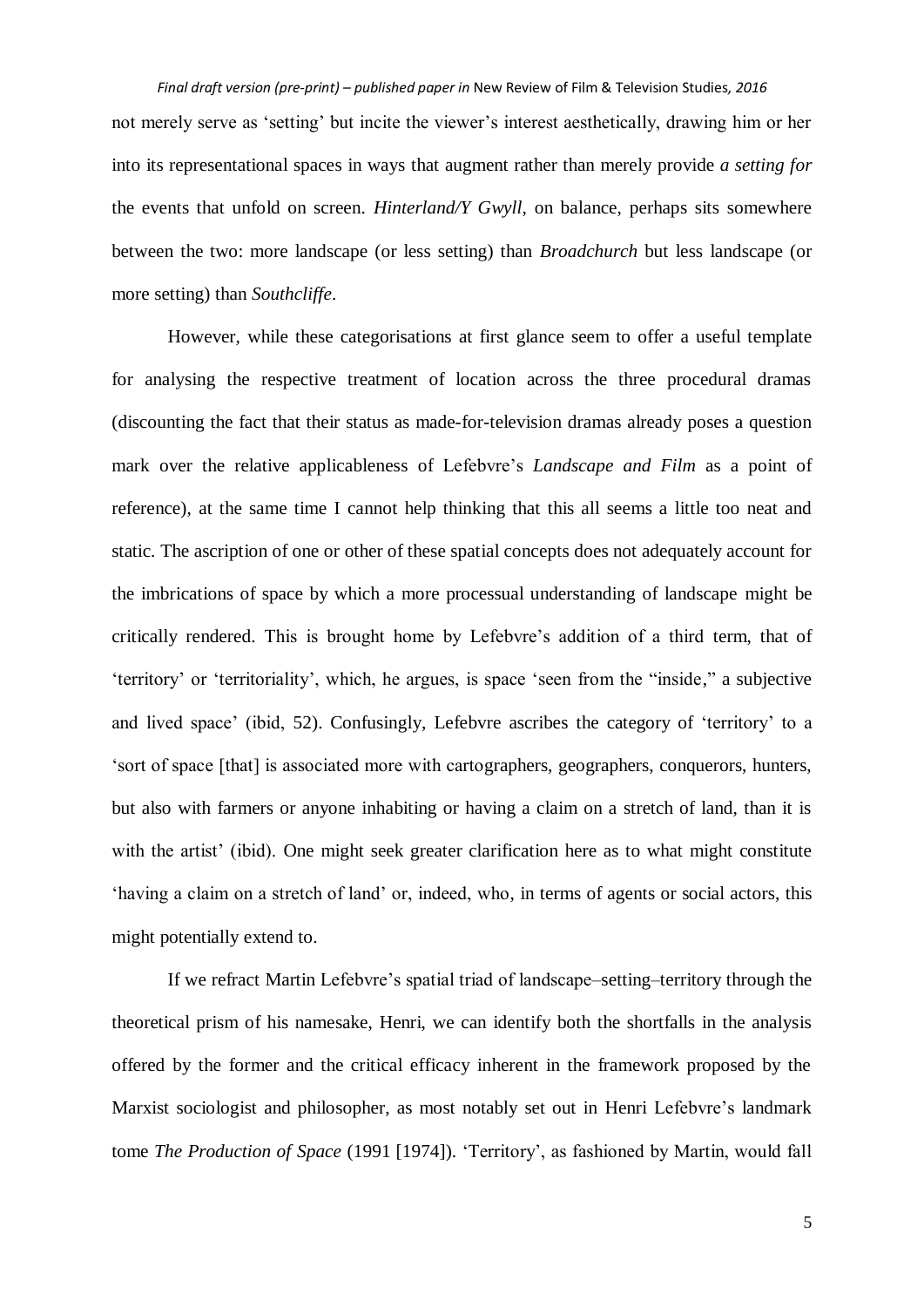under Henri's conceptualisation of 'representations of space' (or 'conceived space') inasmuch as it is premised on there being an abstraction (for example, a map, model, plan, or aerial/overhead view) by which the cartographer, hunter, or farmer is able to exert his or her power and authority over the space in question (the map, in this sense, very much preceding the territory). To a certain extent, in the case of film and television, 'setting' could also fall within this category if regarded as a space – a 'territory' – over which the director, producer, or location-owner (a local authority or private business, for example) might stake a claim.

Similarly, by conjoining 'territory' with a sense of 'subjective and lived space', (Martin) Lefebvre conflates what, for Henri Lefebvre, are attributed to otherwise distinct categories or ontologies of space. (Henri) Lefebvre's own spatial triad: *conceived space* (a.k.a. 'representations of space'), *lived space* ('spaces of representation'), and *perceived space* ('spatial practices'), is wedded to a dialectical view of space-as-process linked to wider structures of social production and reproduction.<sup>1</sup> For Henri, as part of a socio-spatial dialectics, *lived space* is associated with the symbols and icons that shape subjective understandings and experiences of space in the more phenomenological sense, thus encompassing the real-and-imagined spatialities of *landscape* conceived of as, in Martin Lefebvre's terms (2006, 51), a '*form of being*' (emphasis in original).<sup>2</sup>

In other words, what might be understood as 'setting' or 'landscape' may be more precisely drawn through recourse to the analytical tools that a critical spatial dialectics is able to bring to the process of interpretation. Viewed thus, the spaces we are confronted with on screen are reconfigured *differentially*; that is, as products of a spatial discourse that knits the 'setting' of the drama with the 'landscapes' by which the location-spaces are variously constituted, whether these be aesthetic, formalised, social, cognitive, industrial, economic, material, abstract, rationalised, regional, global, or – more diffusely – 'cinematic' or 'televisual' (insofar as these latter two may be shackled, unproblematically, to the mechanics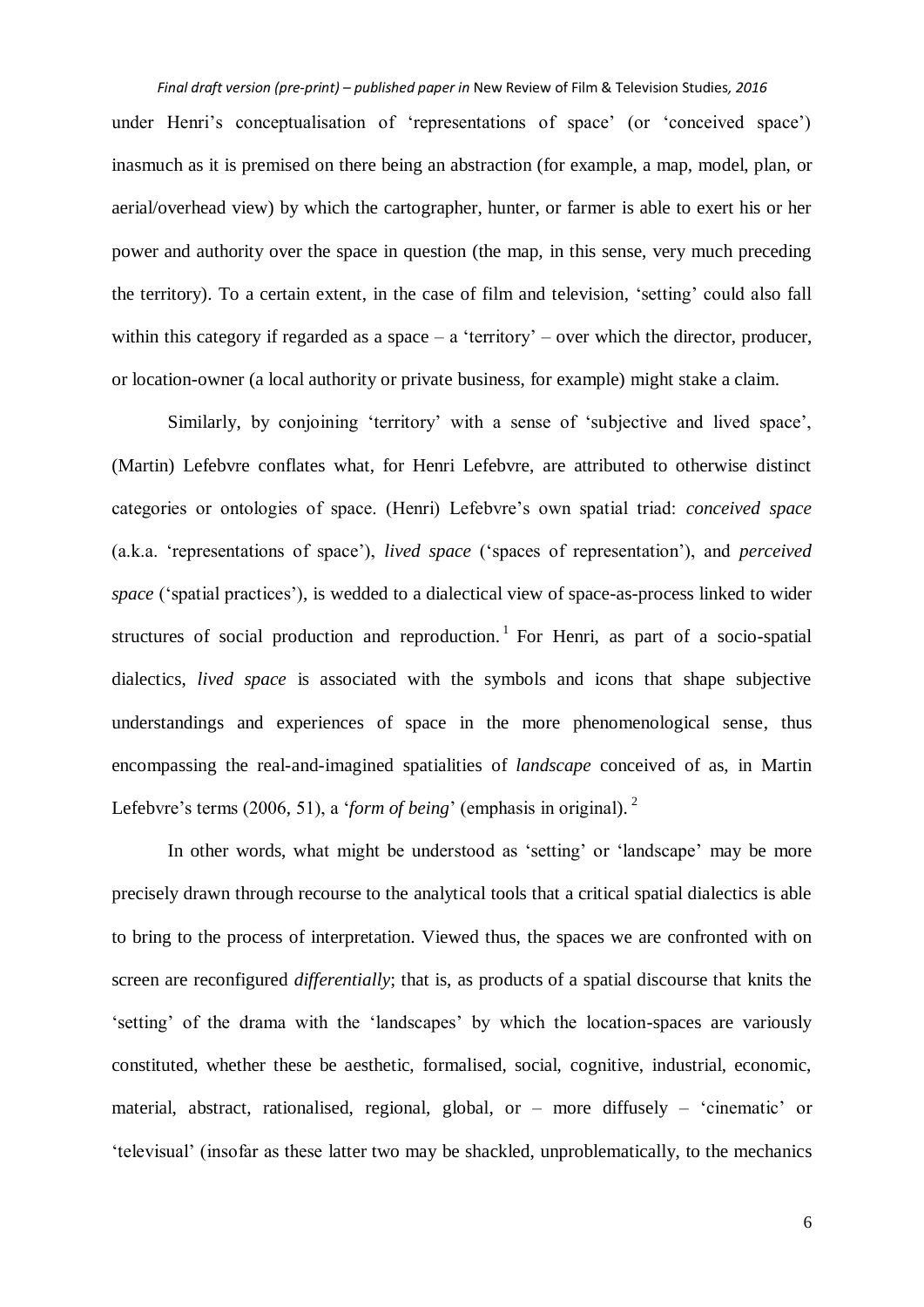*Final draft version (pre-print) – published paper in* New Review of Film & Television Studies*, 2016* of their respective media). Correspondingly, what might be thought of as the *hinterlands of the British procedural drama* are those that are not confined by a representational idea of landscape as a space that, of necessity, exists 'within' or as a product of a 'frame'.

## **Framing landscape and the moving image**

Drawing on Henri Lefebvre's discussion of abstract and absolute space in his study of the 1994 film *Before The Rain*, Ian Christie historicizes the spatial analysis brought to bear on the film, arguing that it performs a 'tutelary' function in terms of how space is read and compartmentalized: 'how landscape is politicized as "location" through the filmic process' (2000, 172). If we think of landscape in the television procedural drama in a similar way then, socially, politically, and economically it is the *performative* significance of landscape that takes centre stage. The aesthetics by which landscape 'manifests itself in an interpretative gaze', to quote Martin Lefebvre (2006, 51), is but part of a bigger picture. Indeed, it is the very delimiting mechanics of the 'frame' that are the problem, if what it is that the frame 'frames' – pictorially and metaphorically – inhibits critical reflection on the production and consumption of representational space in broader terms. What is left out of the frame – the representational spaces that 'location' otherwise marginalises – is charged and primed by virtue of its relative absence from a mainstream geo-spatial imaginary.

In this regard, for some, as a medium, it is television itself that needs putting 'in the frame'. For example, commenting on the limitations, as he sees it, of television in terms of representing landscape, the artist and filmmaker Patrick Keiller notes, rather disparagingly, that the celebrated London gangster film *The Long Good Friday*, was '*conceived as a TV movie* – the locations are used not as spaces, but as signs, in a rather crude semiotic sense. We see A Dock, A Pub, A Church, The River, these all used as objects, not spaces, to denote rather than create the atmospherics of the story' (2003, 81, emphasis added). In a similar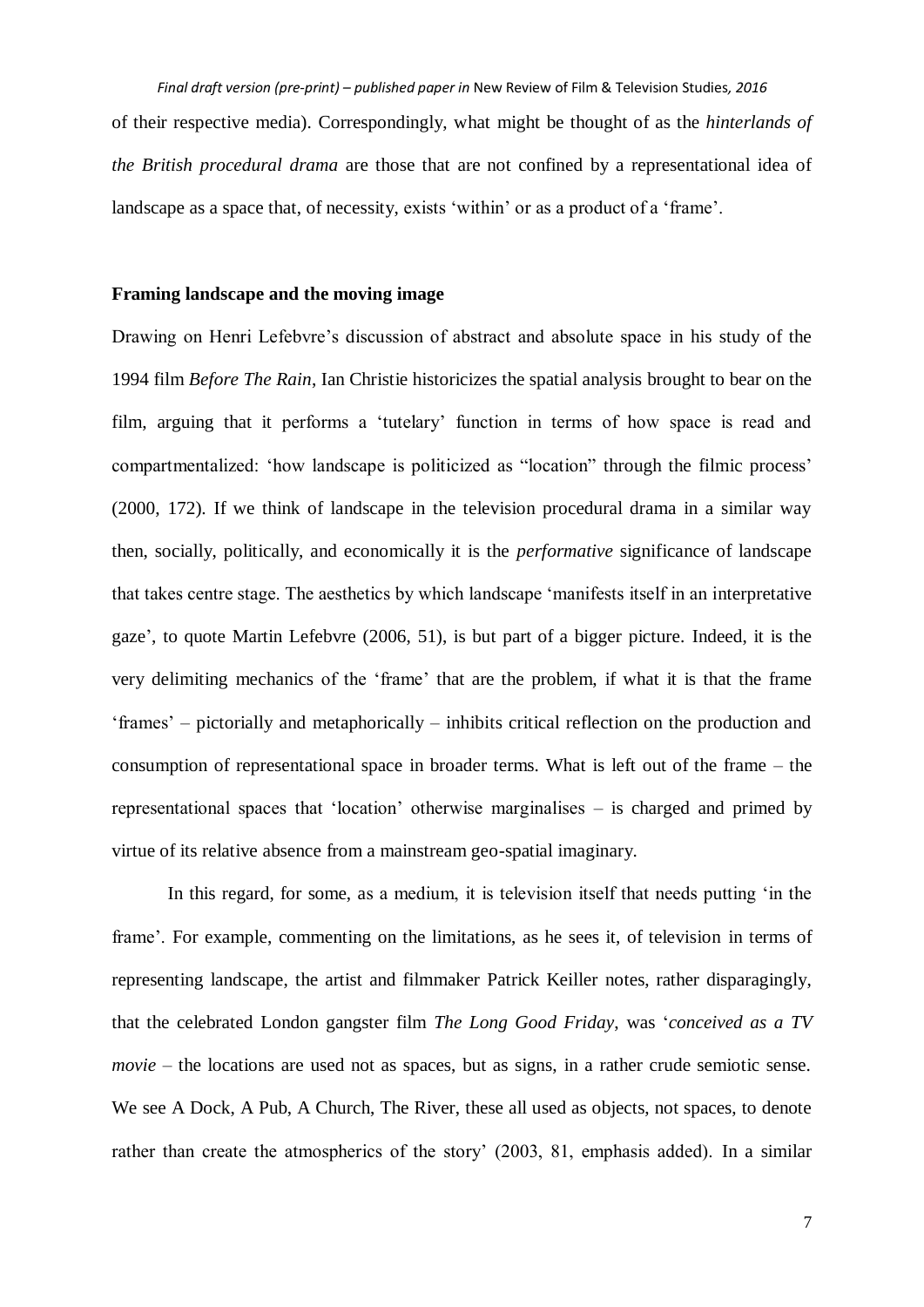*Final draft version (pre-print) – published paper in* New Review of Film & Television Studies*, 2016* vein, the writer and filmmaker Chris Petit has suggested that one of his favourite television programmes is BBC's *Crimewatch* because it is specifically about *place* (Brown 1995, 6). As with other programmes that now adopt a similar format, *Crimewatch* features CCTV footage of crimes, as well as reconstructions which often trace in detail the actual locations where crimes have taken place. Despite the proliferation of these and other real-life crime genres what seems notably absent from much of the extant literature is detailed engagement with issues of landscape, place and space (Roberts 2014a, 143). For Petit, like Keiller, the critical imperative is to reflect on the ways in which visual narratives *do not* merely serve up the usual 'semiotic' depictions of places as generic or which are functionally and instrumentally yoked to the production of 'location-as-setting' (landscape as 'paint-by-numbers'). In the case of British film, Harper notes that 'the most intense and resonant use of landscape tends to occur on the margins of British film production' (2010, 158). If, as Harper suggests, 'landscape' is a field that is largely furrowed outside of mainstream moving image culture, then is it the case that television – as an arguably even more denuded medium in this regard – has little to offer those who might wish to turn their critical gaze towards just such areas of analysis? The rather thinly-spread literature on television and landscape seems to offer the suggestion that this indeed might be the case. It is almost as if the consensus view has been that, to all intents and purposes, television just 'doesn't do' landscape.

Writing in 1987, Jacquelin Burgess remarked that scholars have been 'slow to recognize and take up the challenge of landscape representations in film and television' (1987, 1). While the same can no longer be said of film (if it ever could), as attested by a growing multi-disciplinary body of work on landscape and location in relation to film (e.g. Lefebvre 2006, Fish 2007, Porter and Dixon 2007, Harper and Rayner 2010, 2013, Hockenhull 2013, Hallam and Roberts 2014), Burgess's statement arguably still holds weight in the case of television. Woolley's review of the 1980's period drama *Poppyland*, set and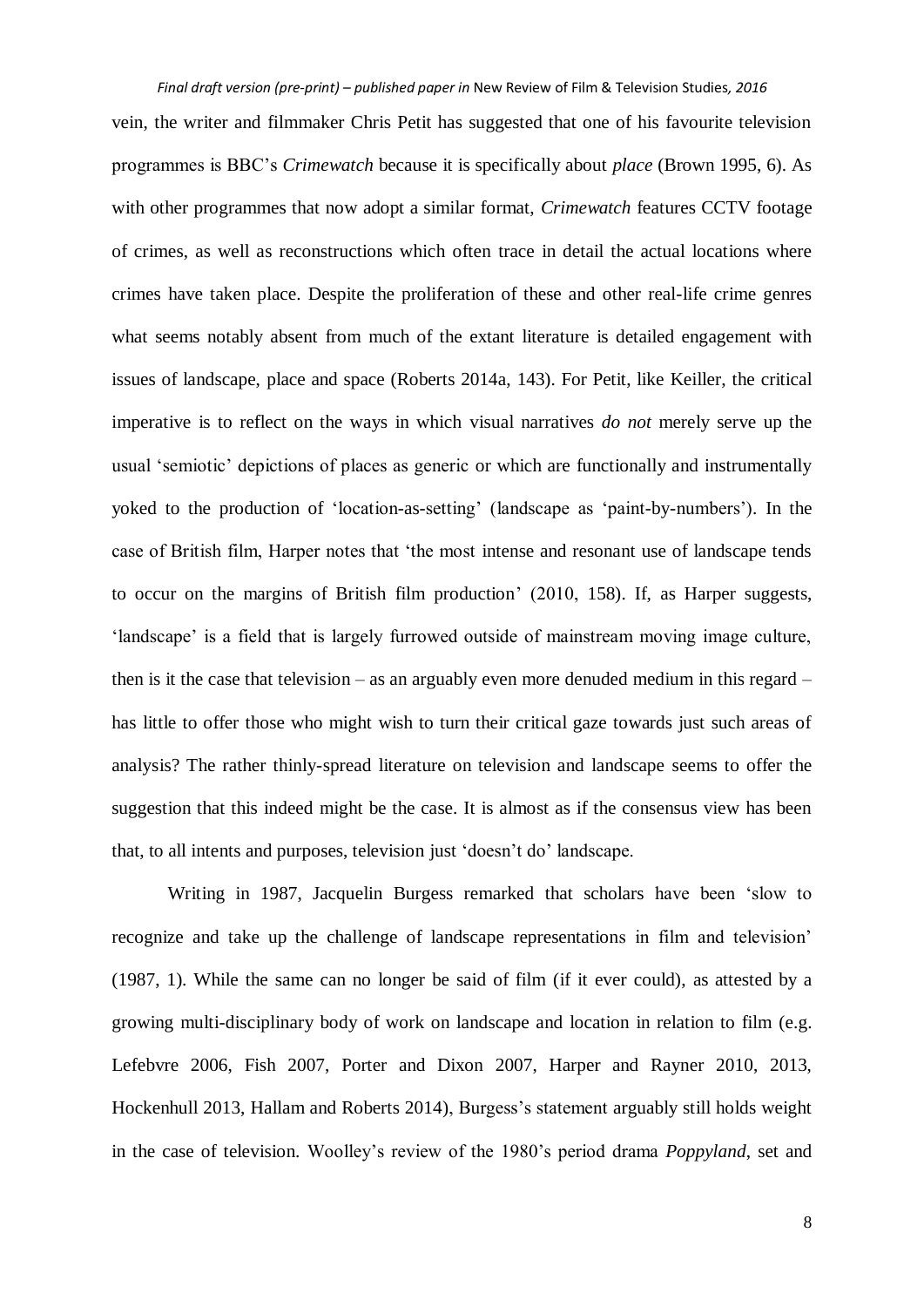shot in the flatlands of East Anglia, in which he notes how the drama 'fails to penetrate its setting' and that its locations 'are little more than flats and backdrops' where 'actors act in front of rather than in it' (1985, 27), could equally well apply – in cut and paste form – to almost any recent location-based British television drama. Moreover, it is a criticism that upholds (Martin) Lefebvre's conceptualisation of 'setting' (as opposed to 'landscape'), as if a resigned consensus has it that television is at best a medium that can only ever aspire to the latter (and that such an aspiration is more likely to be realised only by way of the consummatory 'step up' to film).

Does it just boil down to a case of 'size matters'? Burgess, by way of response to Woolley's comments on the representation of landscape in *Poppyland*, remarks that 'they [the East Anglian flatlands] do not work well on a television screen precisely because it is too small to convey the sense of space' (1987, 3). As a medium which trades in the 'gestural rather than [the] detailed' (Ellis in Burgess 1987, 3), for Burgess, television is simply 'not kind to rich contextual images of landscape' (ibid, 7). If the 'size matters' argument does hold water (although, if the same logic were applied to landscape painting, would this correspondingly mean that serious critical attention could only be given to landscapes painted on large canvasses?), then, thirty years on, it is one that can be parked with relative ease by noting that television screens can be, and in most instances are, much larger than those available in the 1980s. In addition, the clarity of image made possible by high-definition and immersive digital technologies means that the 'detailed' can now be afforded as much attention as hitherto reserved for the 'gestural'. Indeed, one need only point to examples of natural history and wildlife programming to get a sense of a phenomenologically detailed and rich depiction of landscape as part of what are now commonplace televisual modes of consumption experience (Bousé 2000; Kilborn 2006; Chris 2006).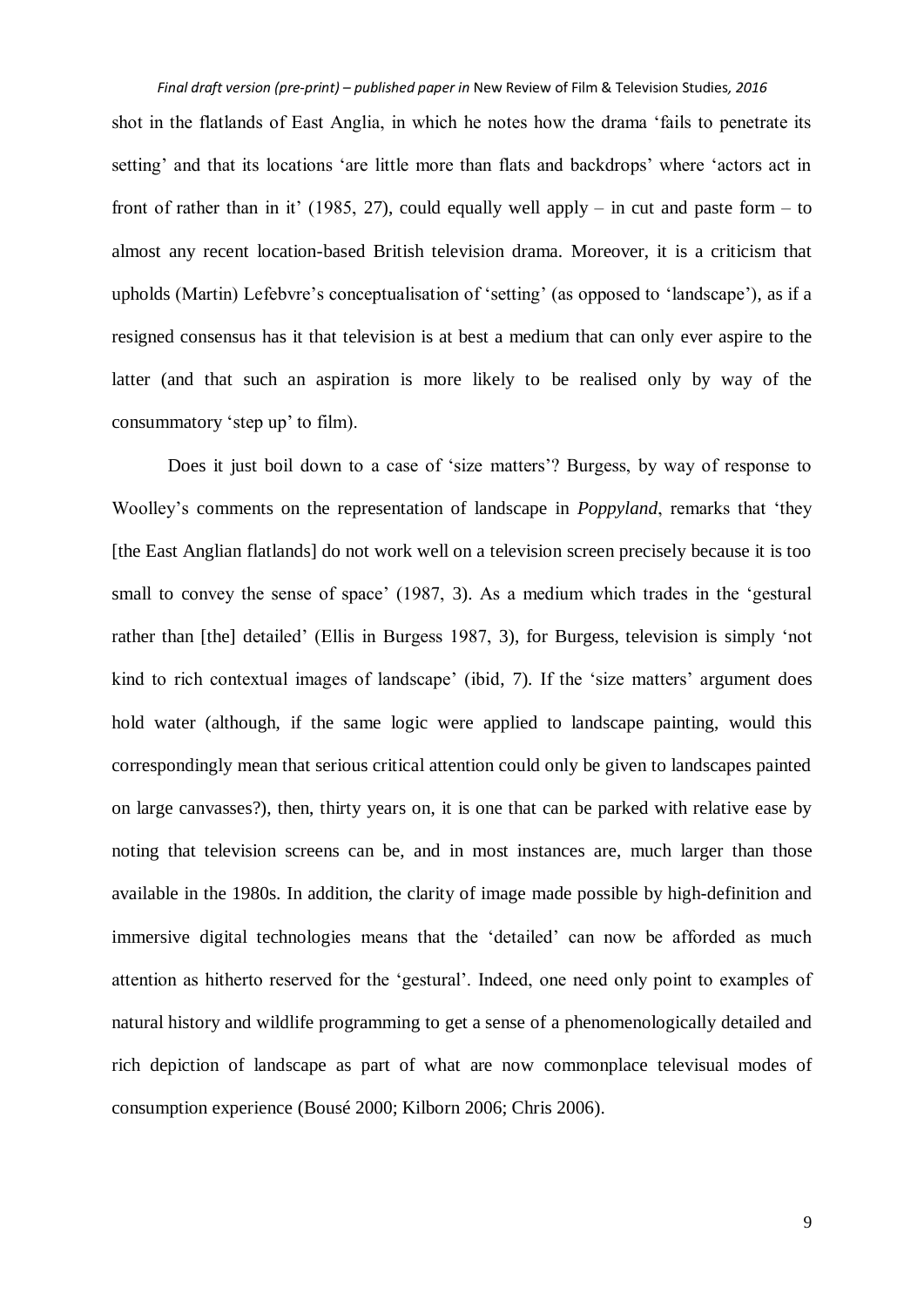But, the question of size and image resolution aside, it is perhaps the very ready-tohandedness and prosaically everyday consumption of landscape through televisual means that underscores why it should prompt closer critical attention.<sup>3</sup> The marginalisation of landscape in television – whether through its routine contraction as 'setting' or its downgraded importance in relation to landscape in film – needs to be considered alongside the way landscape and location is consumed as part of everyday cultures of viewing and the role television plays in shaping perceptions and practices of space and place. Given the topographic and locative nature of much television procedural drama – the detective being essentially a *mobile* subject: a figure whose procedural enquiries take her or him to and from specific location points as s/he goes about trying to piece together bits of the narrative puzzle – it is a genre that has much to offer for the purposes of spatial analysis. Indeed, coming at this from a spatial humanities perspective, it is the rationale provided by the procedural drama with regard to questions of landscape, place and space (rather than interest in the genre *per se*) that have informed my own interdisciplinary foray into this subject area.

## **Landscape and crime television: northern noir**

The significance of recent Scandinavian television drama to the discussion of landscape and the British procedural drama is noteworthy on two counts. Firstly, in terms of analyses on questions of spatiality and television it represents a subject area in which the slack with specific regard to landscape has begun to be taken up (see, for example, Peacock 2011, 2014; Waade 2011; Agger 2013; Creeber 2015). Secondly, in the same way that landscape has winged its way from the Nordic regions to productively inform academic discourse on television drama in farther flung locations, so too has its influence left a notable mark on the production aesthetics of dramas set and shot in other European destinations (and beyond).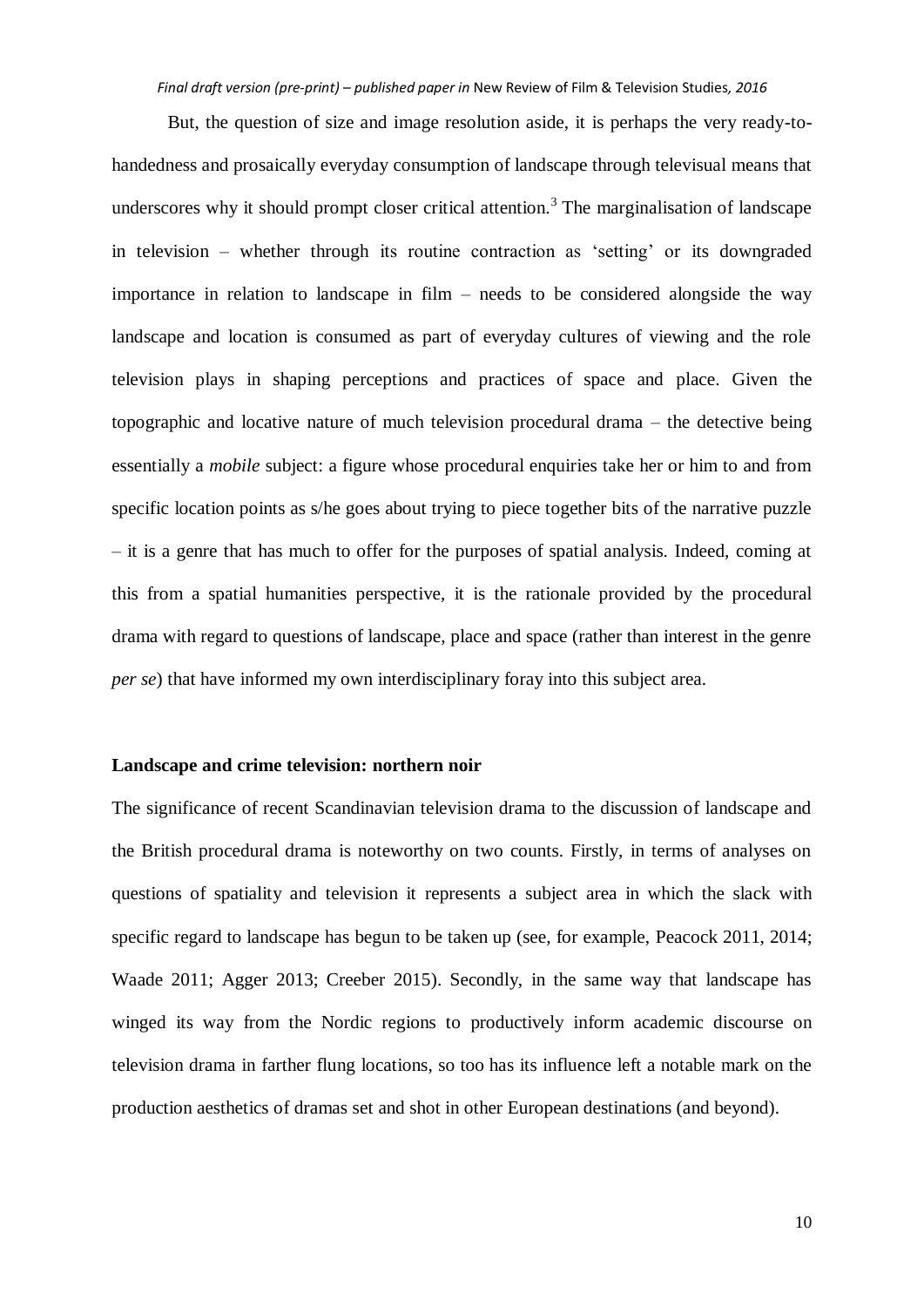It is less the formal and generic conventions of so-called 'Nordic Noir' drama that need concern us here as it is the way related ideas of landscape 'travel' across and beyond national settings. That said, it needs to be noted that 'landscape' as a focus of enquiry cannot be easily disentangled from questions of 'setting' inasmuch as a sense of place and topographical characterisation feed into the mood, atmosphere and psychological dynamics of the narrative. For Creeber, the genre is defined 'by a rather slow and understated pace, the dialogue often sparse, monosyllabic and the light frequently muted. While there is clearly action ... its drama also allows for long moments of stillness and reflection' (2015, 24-5). The setting, in other words, is 'given space' to expressively compliment the performative action of the human characters in the drama that unfolds. Landscape, in short, is afforded the role of 'character' in ways that distinguish dramas such as *The Killing/Forbrydelsen* (2007-2012) or *The Bridge/Broen* (2011-) from other examples of the crime genre. Visually this often translates to more expansive, immersive or 'epic' sense of place and space: 'more cinematic', to quote the creator of *The Killing*, 'Larger pictures. Spaghetti Western stuff' (in Creeber 2015, 25). However, the acid test for whether the locations in any given drama – irrespective of their 'cinematic' or 'epic' qualities – qualify as *landscape* or *setting* in the terms discussed earlier, surely needs to be the extent to which they function as representational spaces that reach out 'beyond the frame' of the diegetic world of which they are a part and speak to (and of) a more embedded sense of place, locality or region (Roberts 2010). Beyond merely serving as a generic descriptor of a geographic region, of which 'Scandinavia' serves as a synonym, the term 'Nordic', when appended to 'landscape', is denotative of an idea or imaginary of place. The connotative implications are thus wedded to a more complex and socio-culturally contingent reading of Nordic – or 'Northernness' – that requires us to venture further than the confines of a given text or genre to engage with a broader and deeper cultural geography and anthropology of place.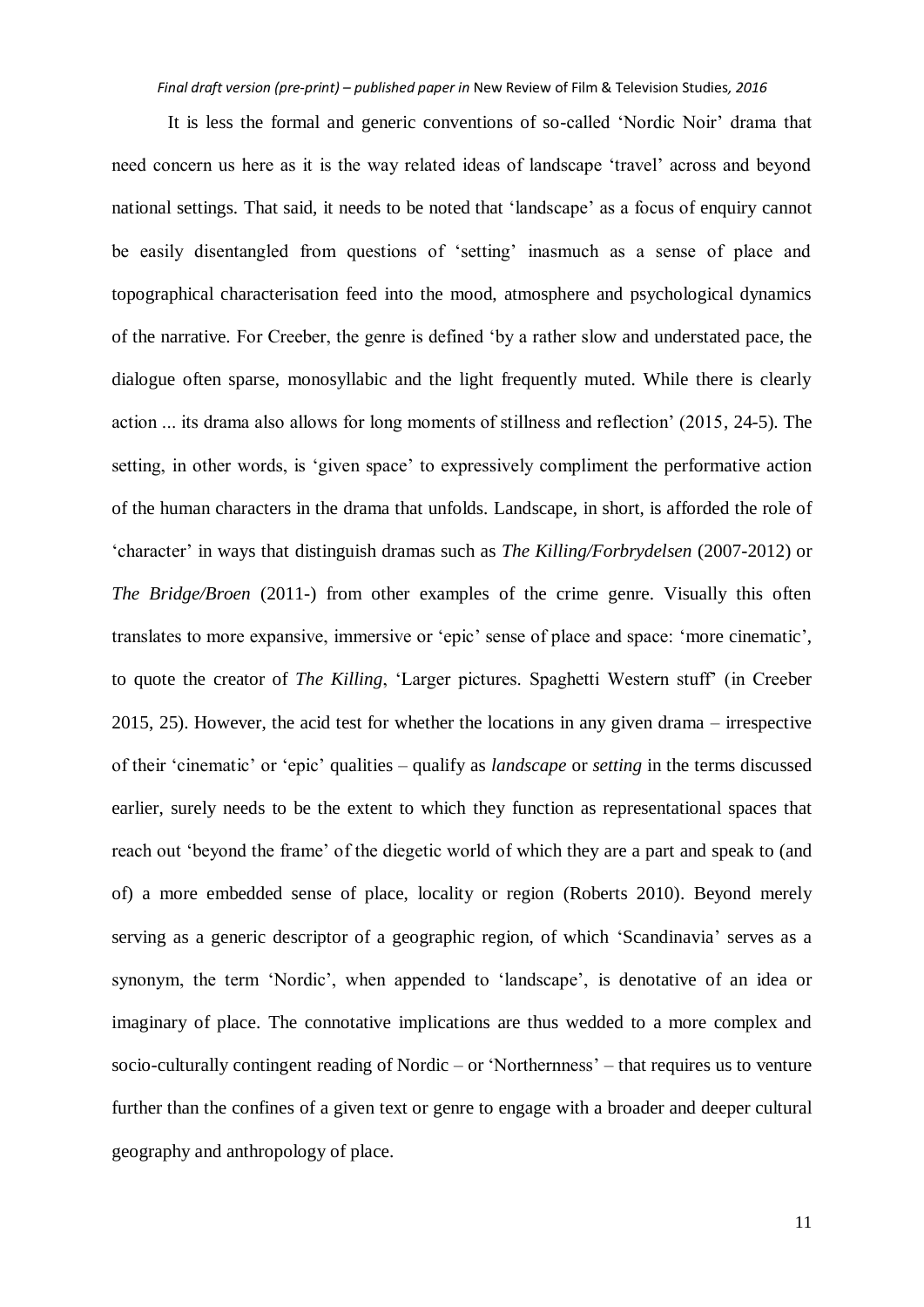The task of unpacking an 'idea of North' (Davidson 2005) in relation to Nordic crime drama is not one I am necessarily proposing here (being as it is a line of enquiry that takes us well beyond the remit of this paper). Nor is it my intention to needlessly complicate the process of mapping the connections between the Scandinavian procedural and its British counterparts. The influence of Nordic Noir has unquestionably been a key interlacing factor in the production histories of dramas such as *Broadchurch* (Turnball 2015, 1; Creeber 2015, 27), and, as such, offers a rich seam of research possibilities for the television scholar and cultural geographer alike. However, what does need stressing is the extent to which the specificities of landscape in discussions of Nordic Noir and its influences are rarely pushed further than the 'gestural', to cite Ellis once again. That is, landscape – as *setting* – is drawn more attention to than perhaps might otherwise be the case, but in all other respects its significance is limited to its capacity to convey meaning that is emotionally or psychologically expressive. For example, discussing the examples *Hinterland/Y Gwyll* (described as 'Celtic Noir') and the Scottish drama *Shetland* (2013-), Creeber remarks that 'both [are] set amongst eerie landscapes and grey foreboding skies that create a geographical and psychological terrain that is strangely Nordic in tone' (2015, 27). 'Nordic' here functions as a signifier of style<sup>4</sup>; a means by which to categorise or refine a 'type' of police procedural by reference to a niche taxonomy which, as illustrated by the label 'Celtic Noir', can nevertheless assume more bespoke form. What it does not do is step outside of the hermetic circularity by which the genre itself is ascribed with meaning. To gain a fuller understanding of the way landscape is semiotically or performatively transacted in relation to the 'Nordic Noir'-infused procedural drama it is necessary to reach beyond landscape-as-setting (and, thus, beyond the limitations of genre and style) and to consider the ways in which landscape and location are configured and consumed as part of the wider socio-cultural production of space.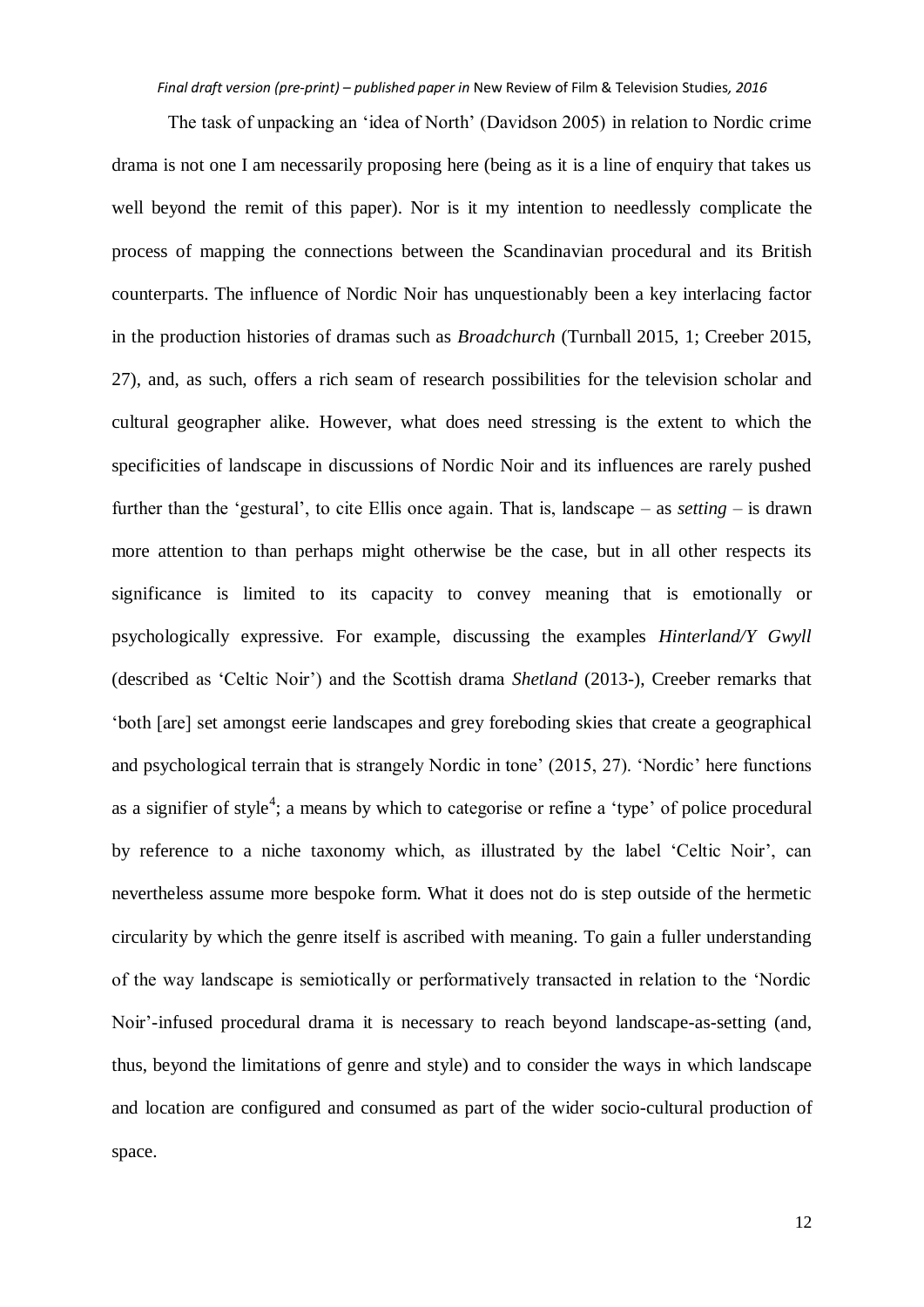To these ends, it is worth noting how the respective directors or producers of *Broadchurch*, *Southcliffe*, and *Hinterland/Y Gwyll* each regard the role and importance of landscape in the production process:

The incredible Dorset landscape was immediately embedded into the visual identity of *Broadchurch*. These are characters connected to the natural landscape (the cliffs, the sea, the fields) so we chose locations that showed this world 'outside' and allowed us to embrace the changing seasons as the story progresses. (James Strong, director of *Broadchurch*) 5

Although reference is made to the importance of the Dorset location to the 'visual identity' of *Broadchurch*, 'landscape' here seems lacking in terms of its own inherent characterisation. Cliffs, sea, fields, the changing seasons – nothing appears especially anchored in the particularities of place and time. The world 'outside' is merely a convenient space within or against which the drama is played out. The landscape itself is almost incidental – a dramatic backdrop, yes, but in all other respects characterless*.* As illustrated in the next section, this rather generic and unremarkable sense of place is well in keeping with that portrayed in the narrative. Despite Creeber's suggestion that the Dorset setting lends *Broadchurch* 'a profound sense of place' (2015, 28), I would argue that the drama bears less of an influence of Nordic Noir in terms of landscape and setting on account of its somewhat incurious and muted engagement with the particularities of place. Landscape, unlike that depicted in, say, *The Killing* or *Wallander*, seems conspicuous by its absence.

By contrast, comments by the director of *Southcliffe* are suggestive of an altogether different approach to landscape, one that is demonstrably far less incurious. Again, as discussed further below, this is borne out by what we see on screen, in this case in the way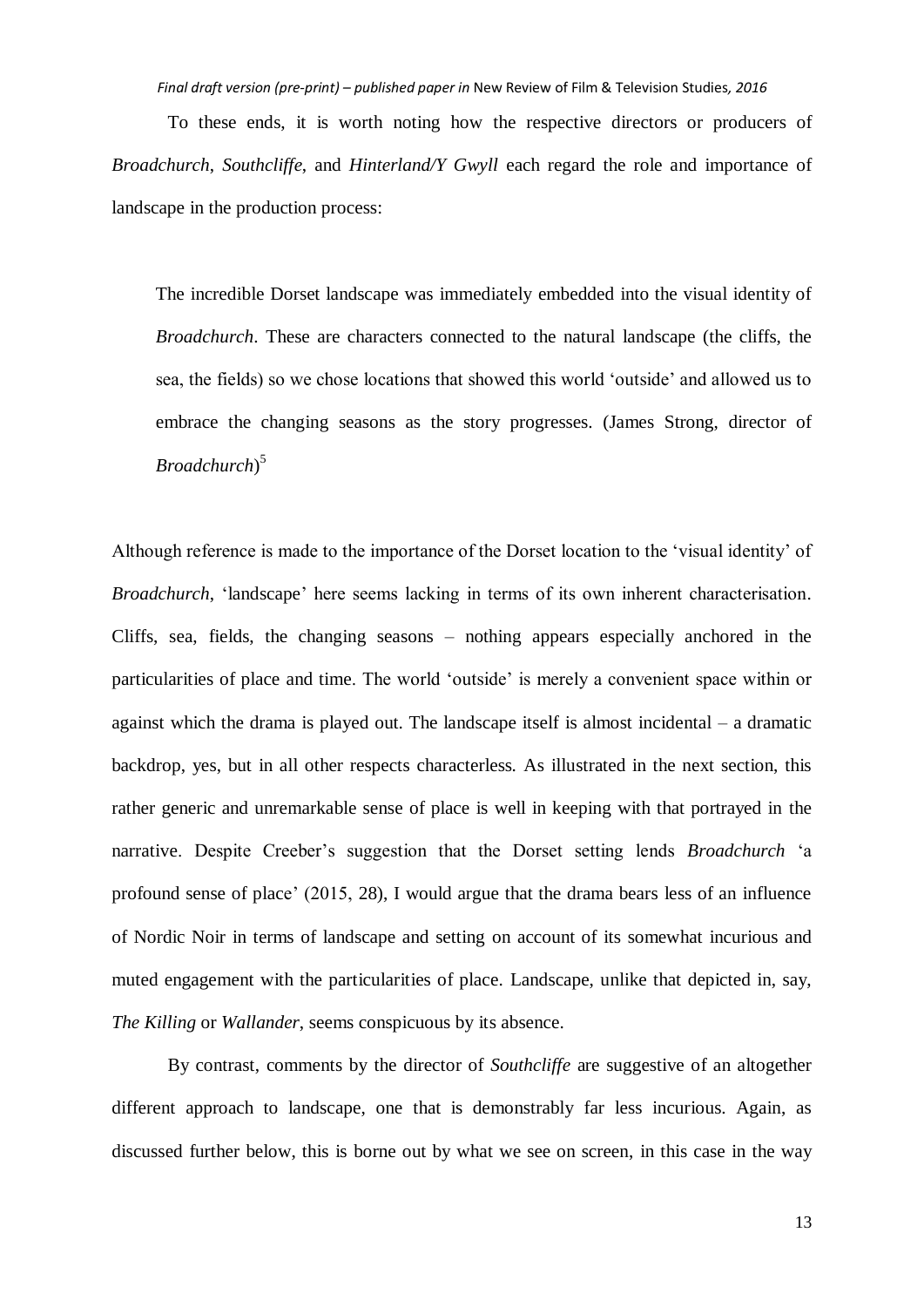*Final draft version (pre-print) – published paper in* New Review of Film & Television Studies*, 2016* the director (Sean Durkin) makes use of the north Kent locations where *Southcliffe* was filmed.

Landscape is really important to me, and setting, and so I read the script and then they told me they wanted to shoot in Faversham and we walked from quayside through the marshes and... it's just incredible landscape. I'd never been in anything like it and I found it really inspiring. You just see the story taking place there. The landscape becomes the backdrop and sets the tone that goes throughout the piece.<sup>6</sup>

What seems evident here is the extent to which the landscape and location impressed itself on the director. More pointedly, it is the way space and time have been purposefully put aside in the form of the pre-production recce that *allows scope for* the landscape to make an impression. The qualities, ambience and character of the marshland setting, as filtered through the embodied gaze of the director, form an important part of the creative process by which the narrative and affective landscape of the drama is moulded into shape. As with the exquisitely crafted and textured sense of place characteristic of films such as *Last Resort* (2001) and *My Summer of Love* (2004), both made by the Polish-British filmmaker Pawel Pawlikowski, *Southcliffe* benefits from time spent closely engaging with the landscape: divining and tapping its emotional topographies; immersing oneself in its flows, currents and energies. If *Broadchurch* exemplifies a certain *instrumentality of place* in terms of its locative aesthetics (setting as resource and commodity), in *Southcliffe* we can evince an *intentionality of place* insofar as something of itself – intangible, slightly inscrutable, extrinsic to the particularities of narrative – is allowed to secrete its way onto the screen (setting as a space for the performatively aesthetic). In this respect it is much closer to the landscape aesthetics of Nordic Noir, although by other measures the Scandinavian connection is perhaps not an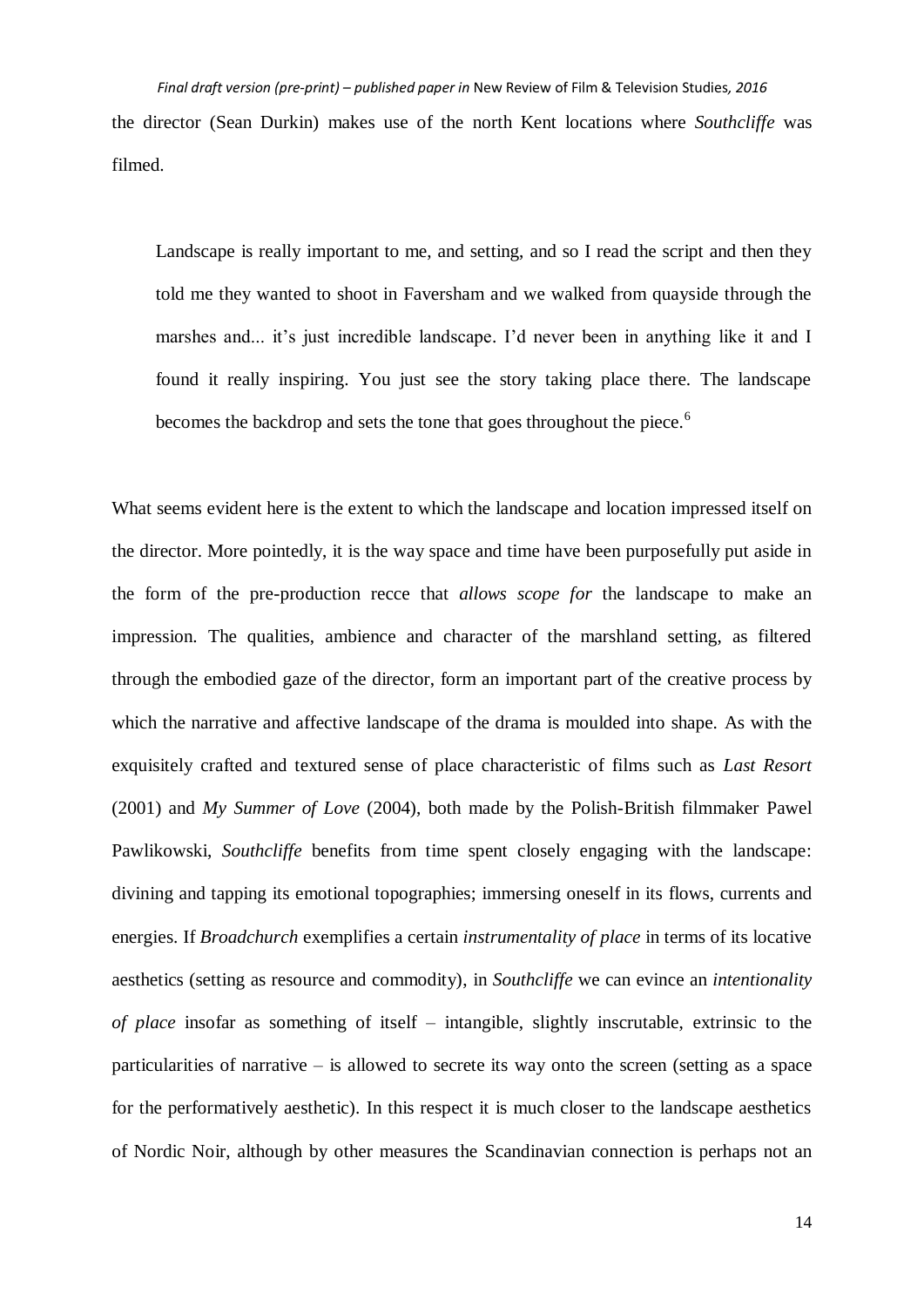*Final draft version (pre-print) – published paper in* New Review of Film & Television Studies*, 2016* obvious one to make. Surely a keener level of attentiveness to landscape alone cannot be a qualifying determinant of what might be considered 'Nordic'?

A more instructive approach is to consider the extent to which an idea of the Nordic landscape may connate a sense of 'otherness' in ways that are not intrinsically tied to the actual geography of the Nordic countries themselves. In Waade's study of the BBC production of the Swedish procedural drama *Wallander*, she quotes actor Kenneth Branagh's observations on the experience of filming in Sweden, where, he notes, there 'is a *different relationship to landscape*... people have this relationship to landscape and climate – they're much more aware of it than we [the British] are'. Commenting on the landscapes around the Swedish city of Ystad, Tom Hiddleston, another actor working on the series, observes that 'it's such an open, mysterious, ethereal landscape. These big skies and fields of rape and great swathes of pine wood along the coast. *It's a very different country*' (in Waade 2011, 54- 5, emphasis added). Although these comments are, of course, drawn from direct experiences of filming in Sweden itself, the sense of otherness which they convey seems as much reflective of a disposition towards, or an *idea* of landscape as 'other' in a more diffusely geographical sense. I am suggesting that the Nordic influence 'at home' may in part be read as a kind of 'importation of otherness': landscape viewed, or re-imagined, through a defamiliarising lens. The sheer scale of the landscape (juxtaposed to that of the human presence within it or moving through it) and the sense of openness and peripherality serves as a mechanism by which the affects of place conducive to the procedural genre – an air of mystery, the unknown (or unknowable), fear and uncertainty, a sense of existential disquiet or dread, the disturbingly irrational – can be more palpably felt. Landscape steps into the frame as a character or provocateur not merely as a setting provider. Importantly it is the *noir* rather than the *Nordic* that is of import here. Moreover, it is the liminality of place (Andrews and Roberts 2012) and the otherness of urbanity (whether non-urban, sub-urban, rural) that marks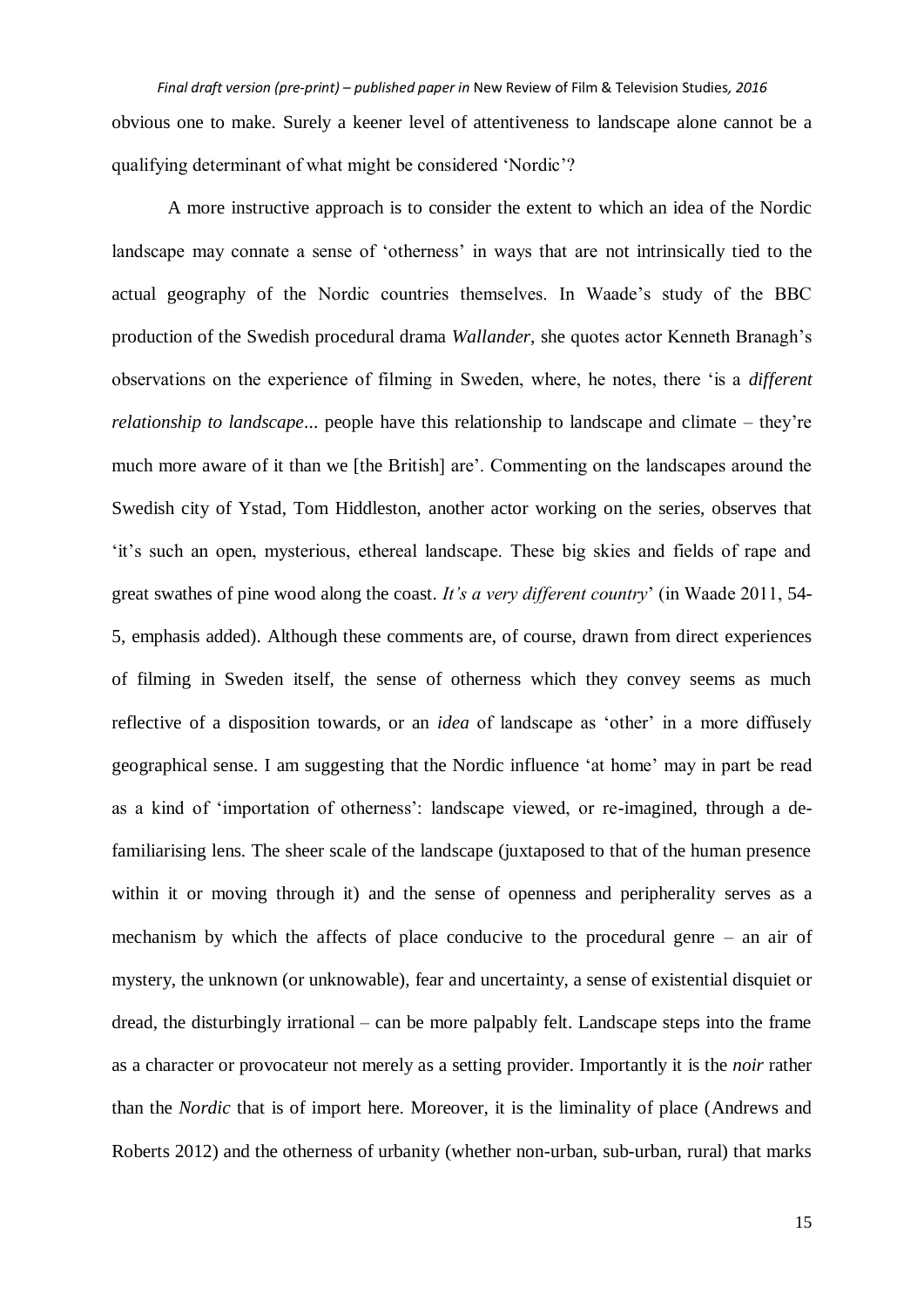*Final draft version (pre-print) – published paper in* New Review of Film & Television Studies*, 2016* out the role and significance of landscape in the aesthetics of this new breed of 'procedural noir'. In the case of *Hinterland/Y Gwyll*, the rural setting and the remoteness associated with the landscape of Ceredigion in West Wales serve as an integral part of the diegetic world that is conjured by the programme makers:

All four stories were really grown out of the landscape... [When choosing locations] We ended up going with Aberystwyth because there is a stark beauty to it. It feels like the last place – it's the end of the railway line and there's an inherent drama to it because of that. (Ed Talfan, producer of *Hinterland/Y Gwyll*)<sup>7</sup>

To the extent that, in *Hinterland/Y Gwyll* and *Southcliffe*, the stories can be said to have grown out of the landscape, in *Broadchurch* the opposite is the case. The story, if anything, bears down on the landscape, moulding *it* into shape rather than the other way around. By way of riposte to director Stephen Frears's depiction of London in the 2002 film *Dirty Pretty Things*, Iain Sinclair remarked 'Landscape is the story, memory and meaning. You begin there' (2002, 34). This comment serves equally well in respect of *Broadchurch* insofar as landscape *isn't* the story – it *doesn't* begin there. Whatever influence the Scandinavian dramas may or may not have had on the Dorset-set drama, it is less on account of any 'noirish' aesthetics of landscape and place. The similarities are arguably more to do with the slow-burn and longitudinal nature of the procedural investigation (which unfolds over the course of eight episodes) and a more deeply woven layer of characterisation (akin to that of a soap opera). 8 Like *The Killing*, the narrative is driven and sustained by events that take place in the aftermath of a single killing. Unlike *The Killing*, place is subordinated to the a priori demands of the story. There is little that otherwise anchors the story *in* place.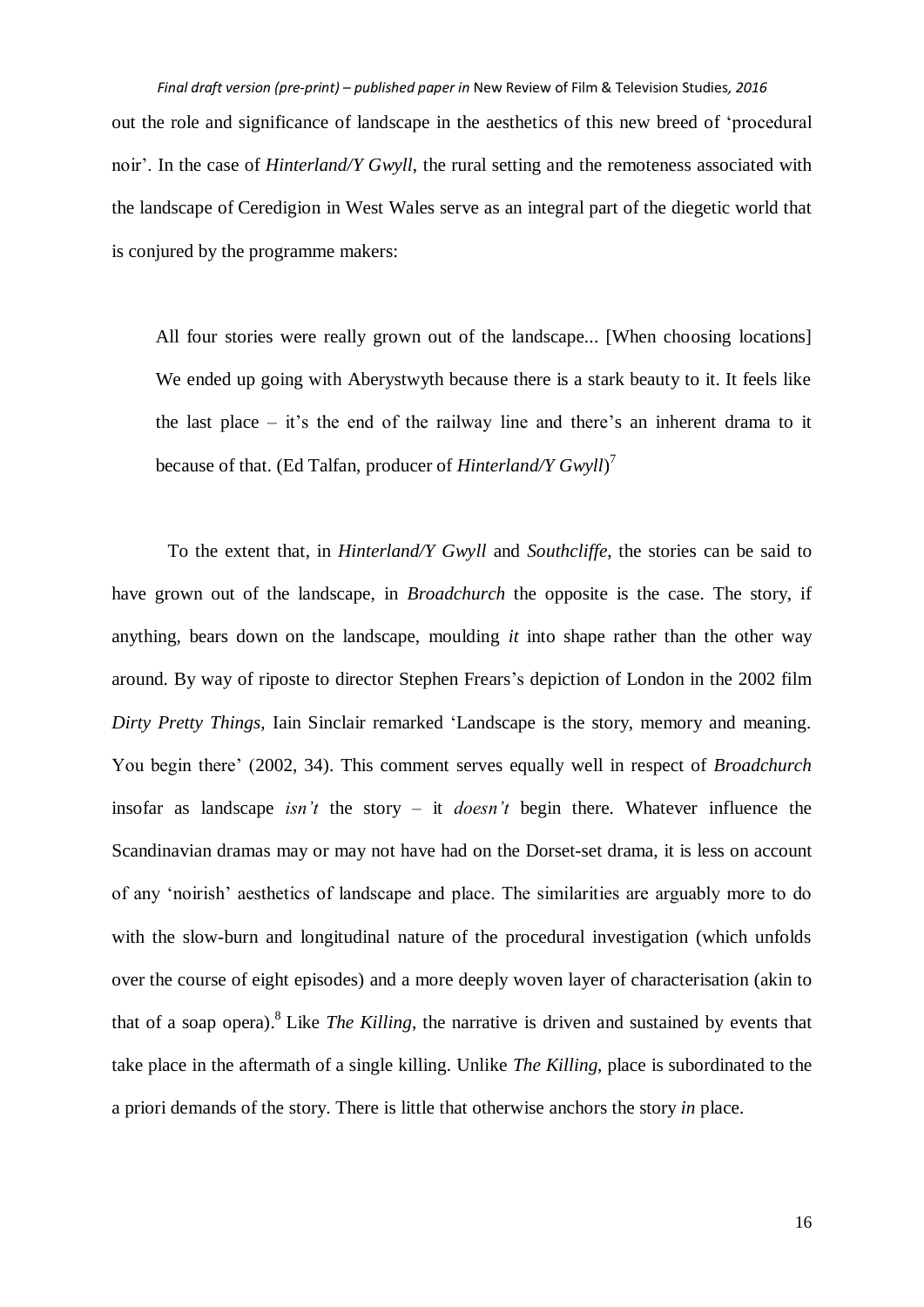Having said that, what *The Killing* and *Broadchurch* do share – and what *does* serve to anchor them in place – is a tourist gaze that has sought to capitalise on the international success of the dramas. In Copenhagen, for example, Agger (2013, 236) notes how the urban topography of *The Killing* provides the setting for local 'murder walks' where tourists and others can follow in the footsteps of the detective Sarah Lund. There is also a growing film and television tourism market developing in Ystad and Skåne County in Sweden, fuelled by the success of the *Wallander* stories and series (Hedling 2010; Waade 2011, 47; Reijnders 2010, 2011, 23-24). *Broadchurch*, for its part, is attributed to a 'sudden surge' in interest in holidays to Dorset and Somerset and, following the broadcast of the second series in January and February 2015, now boasts a tourist trail (published by the regional tourism agency Visit-Dorset.com) around key locations in West Bay and other sites where the drama was filmed.<sup>9</sup>

# **Landscapes in the frame: a televisual triptych**

A spatial anthropology (Roberts 2015a) of the television procedural drama is less preoccupied with the textual geographies of landscape and location as it is with the way actors (in a broader socio-cultural sense) engage with, perform, imagine, produce and *practice* space and place. As a genre, the procedural provides a rationale for thinking critically about landscape rather than the other way around. In this vein, in the last section of this paper I approach the three case study examples under discussion in the form of short vignettes each designed to convey an expressly *spatial story* that relates the drama in question to key points pertaining to the relationship between landscape, location and setting on the one hand, and the role of the procedural drama in the social and cultural production of space on the other.

## *Broadchurch*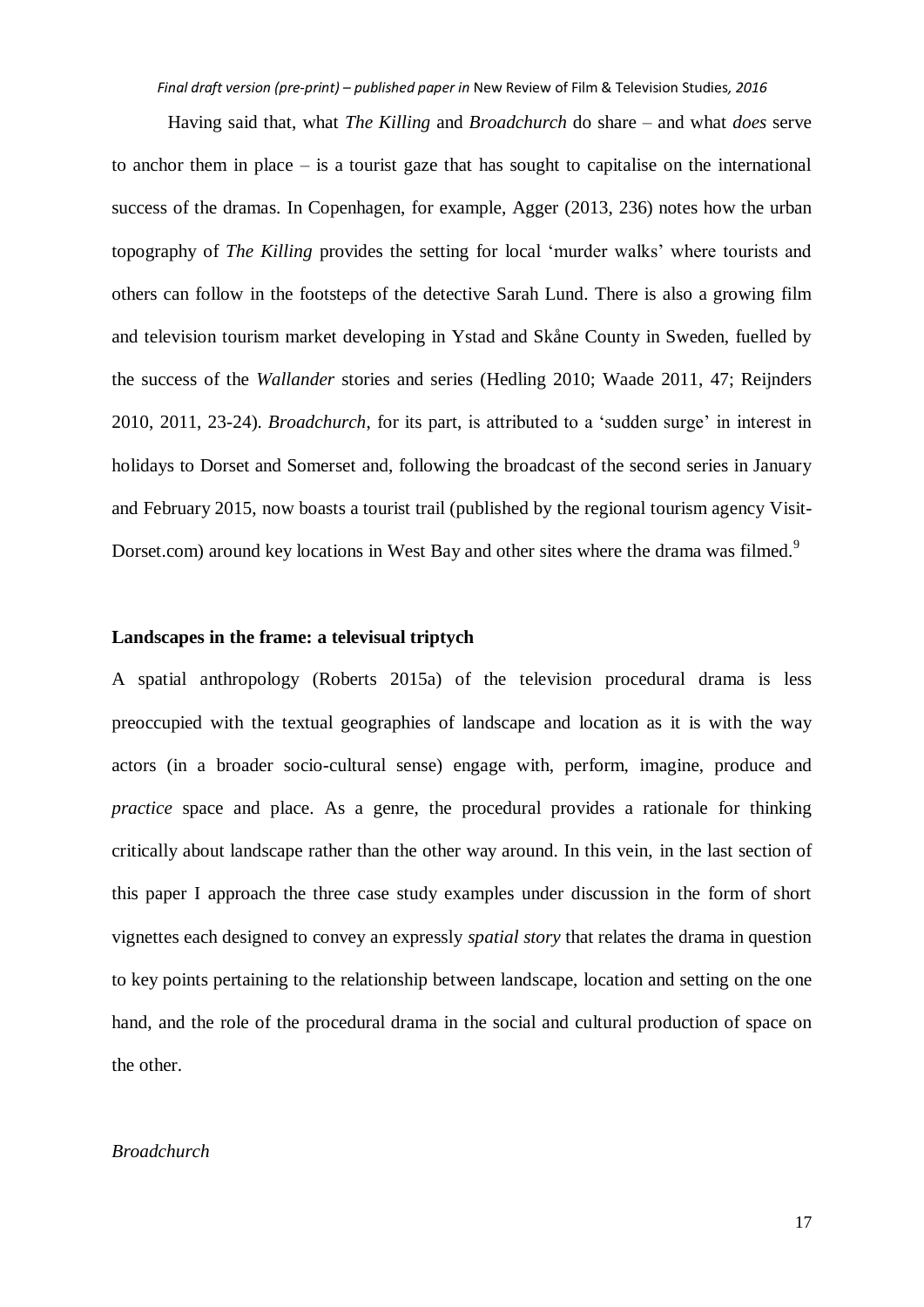The plot of the Danish procedural drama *The Killing* unfolds in the days and weeks following the death of a teenage girl. A departure from the high-murder-count plotlines characteristic of dramas such as *Midsomer Murders* (ITV, 1997-) or *Inspector Morse* (ITV, 1987-2000), *The Killing*, like *Broadchurch* which followed it, explores the complex web of relationships and events that fan out from the circumstances of a single killing. In the case of *Broadchurch* the deceased is an eleven-year-old boy, Danny Latimer, whose body is found on a beach beneath the towering cliff face at West Bay in Dorset, the totemic landmark around which much of the drama's touristic appeal and symbolic 'locative' capital is compressed. 'Like Nordic Noir...', Creeber remarks, '*Broadchurch* employs its complex narrative structure to reveal the hidden connections that are at play in society, but hints that those connections may sometimes work on a level beyond all human rationality' (2015, 29). This unattributed causal agent is not pursued with any great vigour or intentionality in *Broadchurch* (if anything, in terms of a web of connections, it is the heavy-handed contrivances of the screenplay and the authorial voice of the writer that has the most sway in determining how we, as viewers, ascribe meaning to the actions and motivations of the drama's key players). More crucially, in respect of *location*, where *Broadchurch* fails to go with any degree of sustained curiosity is the question of agency with specific regard to place. Broadchurch, the town, is presented as little more than the aggregate of the everyday lives and mobilities of the ensemble characters around whom the drama revolves. As a social conceptualisation of space, Broadchurch reinforces a *gemeinschaft* view of a close-knit organic community not unlike that portrayed in the children's television programme *Trumpton* (BBC, 1967). Each of the characters is allotted a key role in terms of their vocational or workaday contribution to what it is that makes Broadchurch (the town) and *Broadchurch* (the drama) come together as a coherent – if somewhat functionalist – whole. This is well illustrated in a scene from episode one of the first series.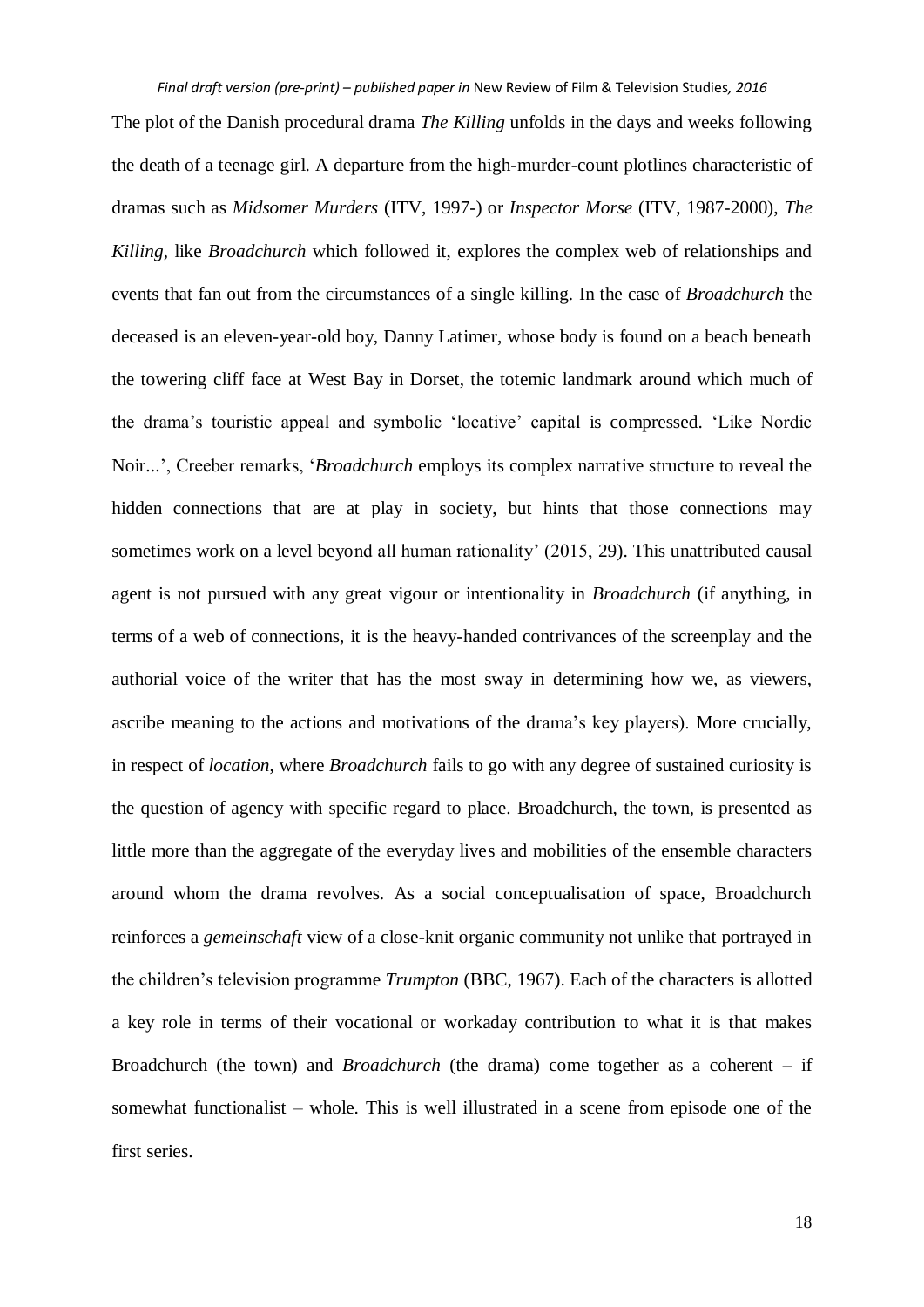The scene in question, which lasts eighty seconds, consists of one unbroken tracking shot that follows the route of Mark Latimer, the dead boy's father, as he walks through the main high street of Broadchurch (the actual location is Clevedon in North Somerset). The scene takes place on the morning after Danny's death, but before the discovery of his body. Mark's journey takes him along a route where, rather conveniently, he encounters almost all of the characters that will go on to play a central role in the story. The tracking shot follows a landscape view looking out across the bay with the beach and cliff (the site of the death) clearly visible in the background (Figure 1). The first people Mark bumps into are the Miller family: Detective Sergeant Ellie Miller (one of the two police officers appointed to investigate Danny's death), her husband Joe Miller (who, as we learn in the final episode of series one, turns out to be the killer), and their son Tom, Danny's best friend. In order of sequence, others whose path he crosses (all, at this point, potential suspects) are: the reclusive and unfriendly (hence suspicious) character Susan Wright; Reverend Paul Coates, the local vicar; Olly Stevens, a journalist working on the local paper, the *Broadchurch Echo*; Maggie Radcliffe, the editor of the *Broadchurch Echo*; Becca Fisher, the owner of a hotel (with whom, as we later discover, Mark is having an affair); and, lastly, Nige Carter, Mark's partner in his plumbing business, who pulls up in a transit van to collect Mark. The scene ends with the van driving away.

Taken as a microcosm, this spatial vignette depicts a landscape reduced to the functional mechanics of setting: space serves as a container or backdrop within or against which social action can be rehearsed and transacted. In terms of its constitutive spatialities, the scene can be thus regarded as paradigmatic of the drama as a whole. The landscape-assetting (Lefebvre 2006) lacks performativity or any sense of characterisation in its own right or, at least, any that confers an identity beyond that which is instrumental to the workings of narrative and plot. In this respect, Broadchurch (the place) serves as a metonym for itself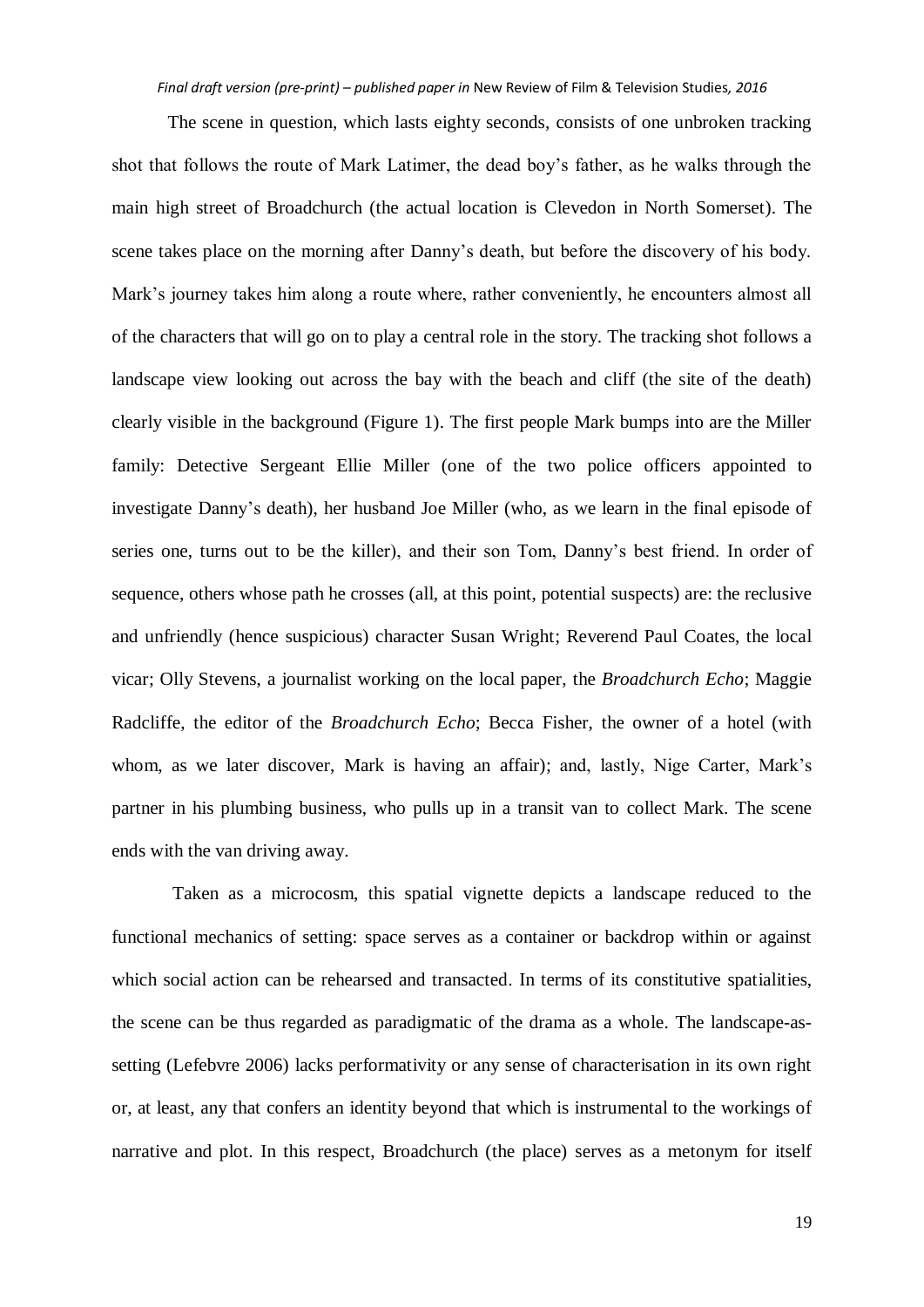*Final draft version (pre-print) – published paper in* New Review of Film & Television Studies*, 2016* insofar as its on-screen identity has become a constituent feature in the off-screen production of space whereby any inherent added-value is extracted for the purposes of place-marketing and touristic consumption. Within the frame of televisual representation, the value of landscape lies in its capacity to provide a setting that services the industrial needs of what is an otherwise run-of-the-mill genre production. Outside the frame, the value of landscape lies in its capacity to service the industrial needs of an increasingly integrated service and consumer economy. Either way, space and place exist in the form of raw material: a pliable commodity that furnishes a setting that owes little to the localised structures of feeling and habitus of place that Broadchurch (the town) and *Broadchurch* (the text) effectively hold at bay.



Figure 1. Stills from *Broadchurch* (episode one, series one)

# *Hinterland (Y Gwyll)*

As a procedural, the Welsh drama *Hinterland*/*Y Gwyll*, does not deviate too sharply from the conventions of the genre in terms of its self-contained single episode format. In this respect, closer to *Inspector Morse* than *Broadchurch* or *The Killing* – murders are reported, investigated and solved in the course of each episode<sup>10</sup>. Where it does stand out is in its treatment of landscape. In *Hinterland*/*Y Gwyll*, the sprawling moors, hills and farmland are as much a character in the stories as DCI Tom Mathias and his team. Long shots of the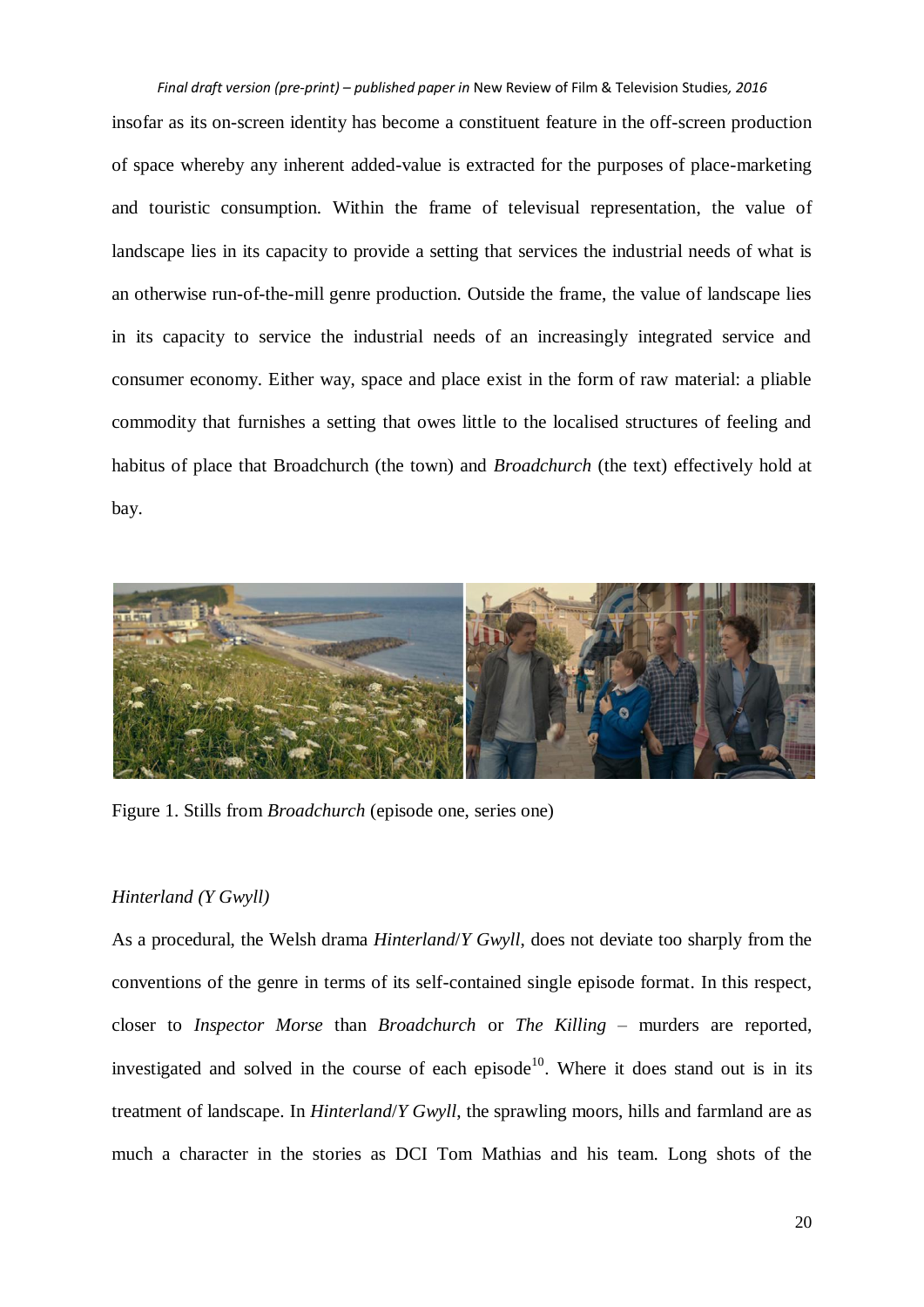detective's car as it makes its way through the Ceredigion countryside accentuate the scale of the landscape in relation to the human protagonists, which are dwarfed by comparison. The locations function as setting, for sure, but in ways that are less instrumentally tied to the demands of the storyline. The spaciousness of the landscape shots parallels that which is allowed to envelop the narrative, which, correspondingly, is less tightly drawn around an ensemble chorus as is the case in *Broadchurch*. As a consequence, the setting – and, by extension, the narrative – feels more open, more pregnant with possibility. The landscape draws us in because *it* holds the key. To solve the mystery – to unlock the narrative – it is necessary to enter into a visual and diegetic space that is co-extensive with that of the Ceredigion landscape itself.

The detailed attention to locations and topographic features that are geographically congruent with the landscapes around Aberystwyth represents a key distinction between the representational spaces of *Hinterland*/*Y Gwyll* and those of *Broadchurch*. Locations and toponyms that feature in the drama are often clearly identifiable. For example, in the first episode of series one (titled 'Devil's Bridge') a body is found in the deep gorge beneath the bridge at the small village of Devil's Bridge, a picturesque location and well known tourist attraction not far from Aberystwyth.

The importance of the landscape to the procedural investigations is well illustrated in an episode titled 'Night Music'. In a scene where DCI Mathias and his colleagues are in conference back at the police station, we see them pouring over a collection of photographs discovered in the belongings of the victim whose death they are investigating, an elderly man whose body is found in a remote farmhouse. 'The man liked to take pictures, thousands of them', observes Mathias, 'trees, rivers, mountains. Look at them. What's missing?' After a pause he realises it is people: 'Hundreds of images and not one single face'. One of the photographs catches Mathias's eye: a view of a remote cottage nestled in a hollow of the rural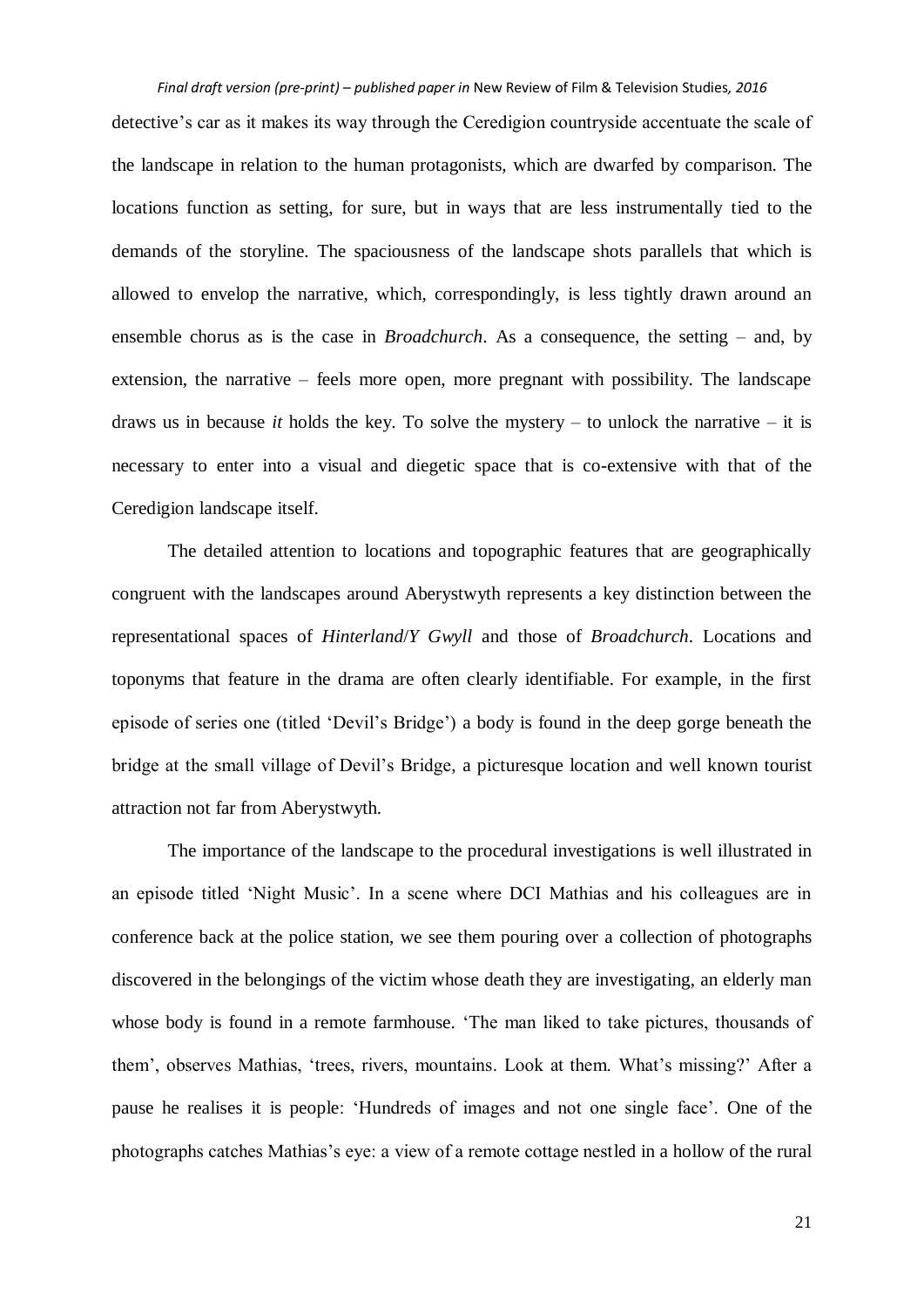*Final draft version (pre-print) – published paper in* New Review of Film & Television Studies*, 2016* landscape ('That could be anywhere,' a colleague remarks, 'old wrecks like that are ten-apenny around here, sir').

A later scene has Mathias and his team once again gathered around the table in the investigation room. Their enquiries have since focused in on the cottage from the photograph. The key to the murder lies in the history of the property and ownership of the surrounding land. On the wall opposite to where the detectives are sitting hangs a large map of Wales. On the table the photographs from the earlier scene have now been replaced by an assortment of maps. A series of historical Land Survey maps ranging from the 1940s to 1970s reveal changes in the boundaries to the property. Tal-y-Groes, the (fictional) name of the cottage and farmland, now occupies a much smaller area than before, prompting the team to shift their attention to investigating the reasons for the boundary changes and what links, if any, these might have with the murder. The matching up of the property with the investigation has its visual analogue in the consummatory matching of the photographic representation of the cottage with the actual landscape as perceived by Mathias when he travels to the location in person (Figure 2).

Although *Hinterland*/*Y Gwyll* has found its way on to the local tourist map (Ceredigion County Council publish a booklet featuring locations from the drama, and an online guide to Aberystwyth includes a map showing the filming locations<sup>11</sup>), where it differs from *Broadchurch* in this respect is a closer engagement with the embedded geographies of place and identity by which the drama is symbolically anchored *in* the landscape. There is far more of a sense of a history and mythology of place that surrounds and infuses the narrative, giving the impression that any subsequent tourism activity might be thought of as more of a 'follow-through' process of discovery, as if, performatively, the tourist is continuing the work of Mathias and his team (to the extent that such work is about unlocking the stories and histories inscribed in space).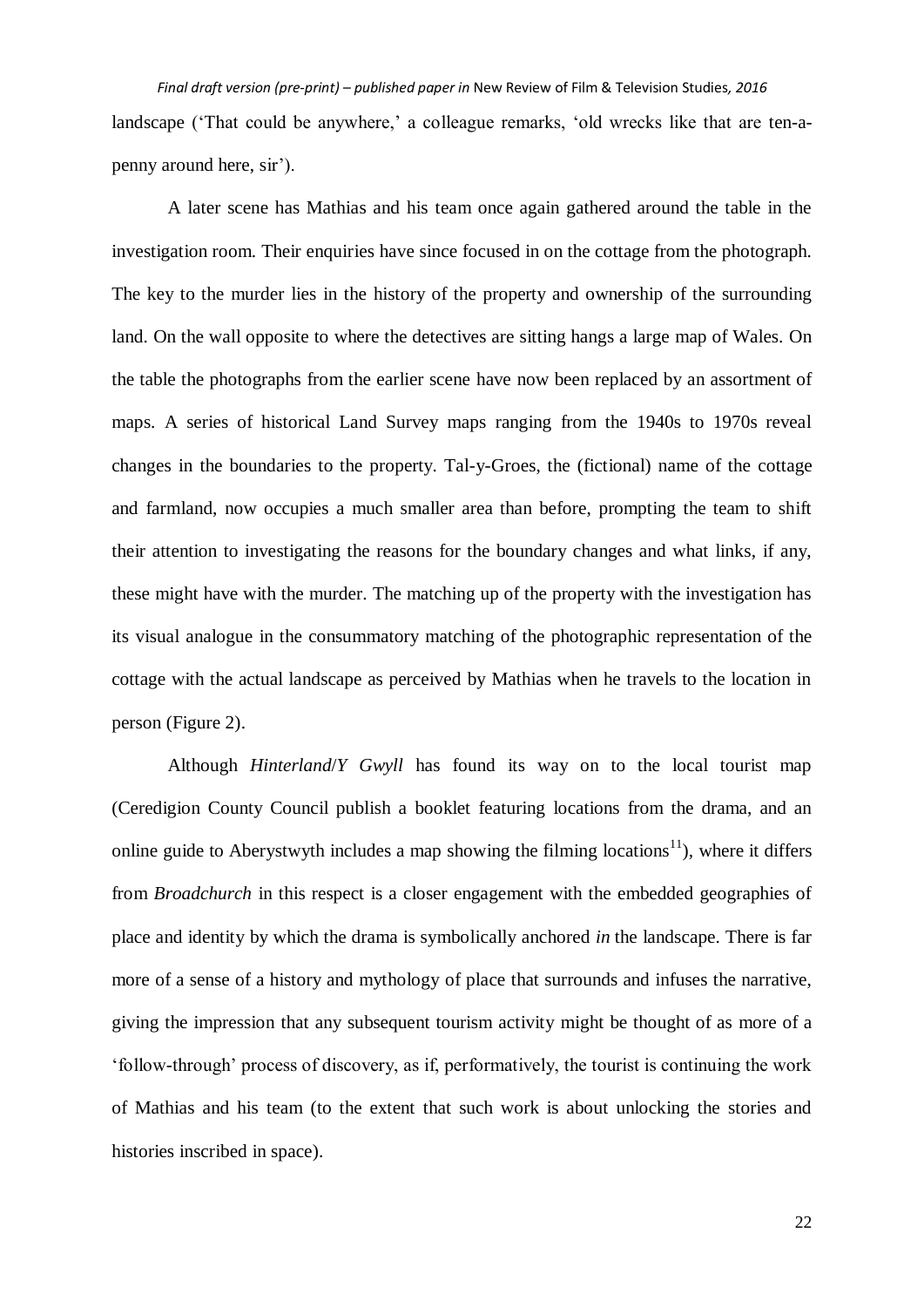What this spatial vignette shows, therefore, is a landscape made up of composite mediations – whether cartographic, photographic, televisual, historiophotic (White 1988) – that function as a prelude or starting point to an interpretative process which is not bound by the limits (and limitations) of the text. To apply Iain Sinclair's formula once again: Landscape *is* the story, the memory, the meaning. It *does* begin there.



Figure 2. Stills from *Hinterland*/*Y Gwyll* (episode two, series one)

## *Southcliffe*

In the final example we encounter an altogether different engagement with landscape and setting. *Southcliffe* is shot in and around Faversham and the North Kent marshes on the Thames Estuary. Its storyline is different from that of *Broadchurch* or *Hinterland*/*Y Gwyll* inasmuch as it is less a whodunit than a whydunit. In the context of a discussion on location, setting, and landscape, this distinction is noteworthy in that it tentatively places landscape itself *in the frame*; not in the pictorial or formal sense, but with reference to questions of motive and causation: landscape as suspect. In other words, to what extent might place and landscape be looked upon as a contributory factor in the actions attributed to a murderer, in this case an ex-soldier whose simmering hatred has festered from a long and troubled relationship with Southcliffe itself?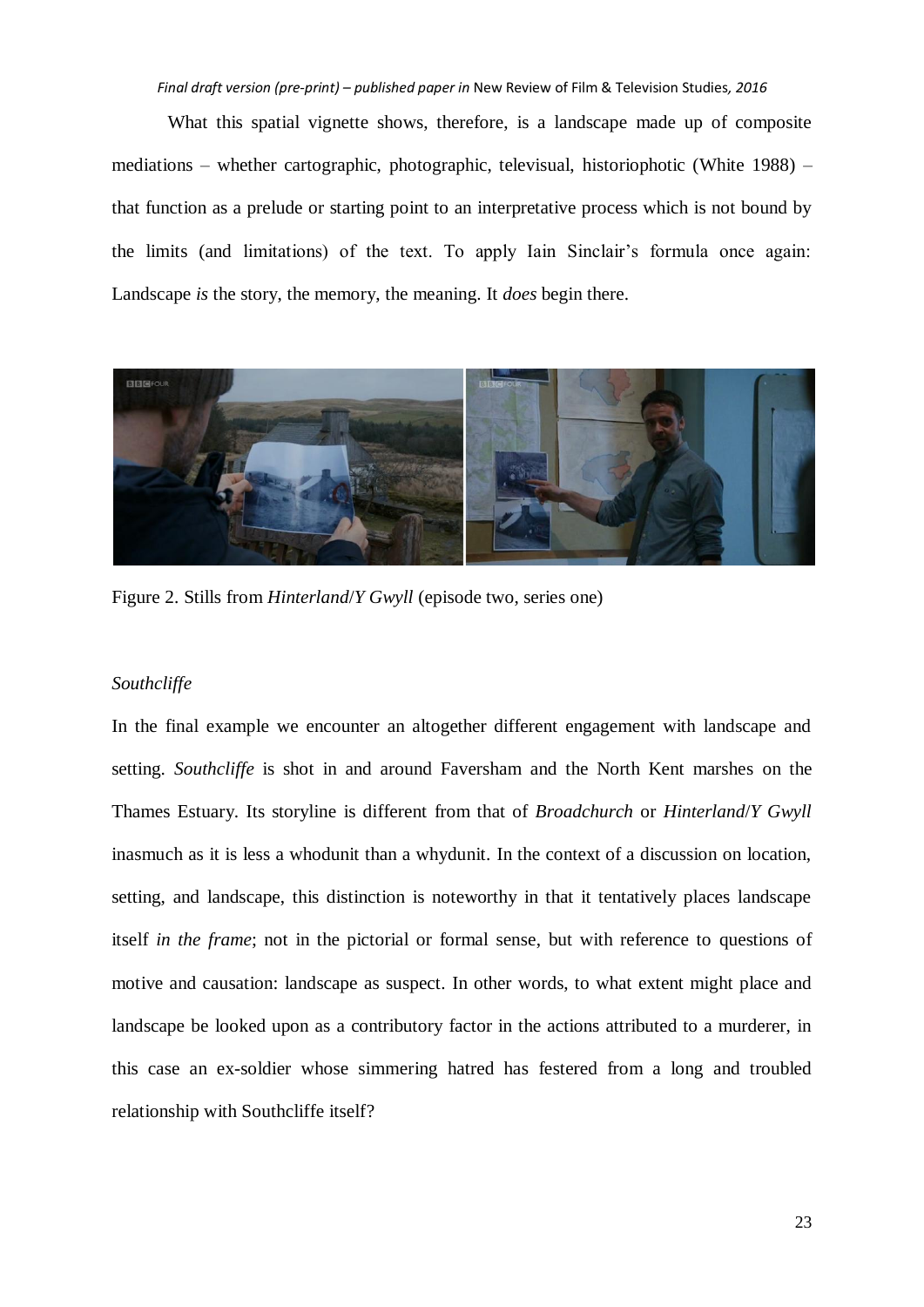Given the rather grim and bleak associations drawn between the  $act - a$  Hungerfordstyle massacre<sup>12</sup> in a small market town – and the location(s) in which it was set, it is not too surprising that the drama offers less in the way of marketable symbolic capital that local authorities and businesses have been able to exploit for tourism purposes. The *Daily Mail* newspaper ran a story with the headline 'We wanted Midsomer Murders not Hungerford massacre: Town in uproar over serial killer TV series being filmed on their doorstep'. The article went on to report that 'Locals believed it would be a murder mystery and would boost tourism' but 'Residents are now worried about a tourism backlash'.<sup>13</sup>

The opening, pre-credit sequence of the four-part drama sets the scene in such a way as to place the role of landscape and location at the core of the narrative. A series of atmospheric, mist-laden shots of marshland and creek, a woman quietly tending her garden, a residential street, rooftops, an alleyway between houses – these provide the setting for the violence that simultaneously unfolds (the woman doing her gardening is suddenly shot, elsewhere a man runs through empty streets as gunfire is heard in the background). The duration of each shot, coupled with the unsettling quietude (punctuated only by rifle fire) and the brooding atmospherics create – at the very outset of the drama – a setting in which the landscape itself can almost be looked upon as a protagonist: a malevolence that manifests itself in the very human violence that unfolds but which no less runs like a stain through the environment as a whole.

In a later scene, a journalist who once lived in the town, and who has returned to report on the killing, soaks up the bleak atmosphere of the marsh landscape as he reflects on his experience as a child growing up in the area (Figure 3). 'The flatness of the light does weird things to your eyes. We used to scare ourselves with these stories about these creatures that used to run across the marshes: *striders*'. 'I bet it was great as a kid', his partner remarks. 'It was shit as a kid. It's shit now'. The other journalist unfolds an ordnance survey map of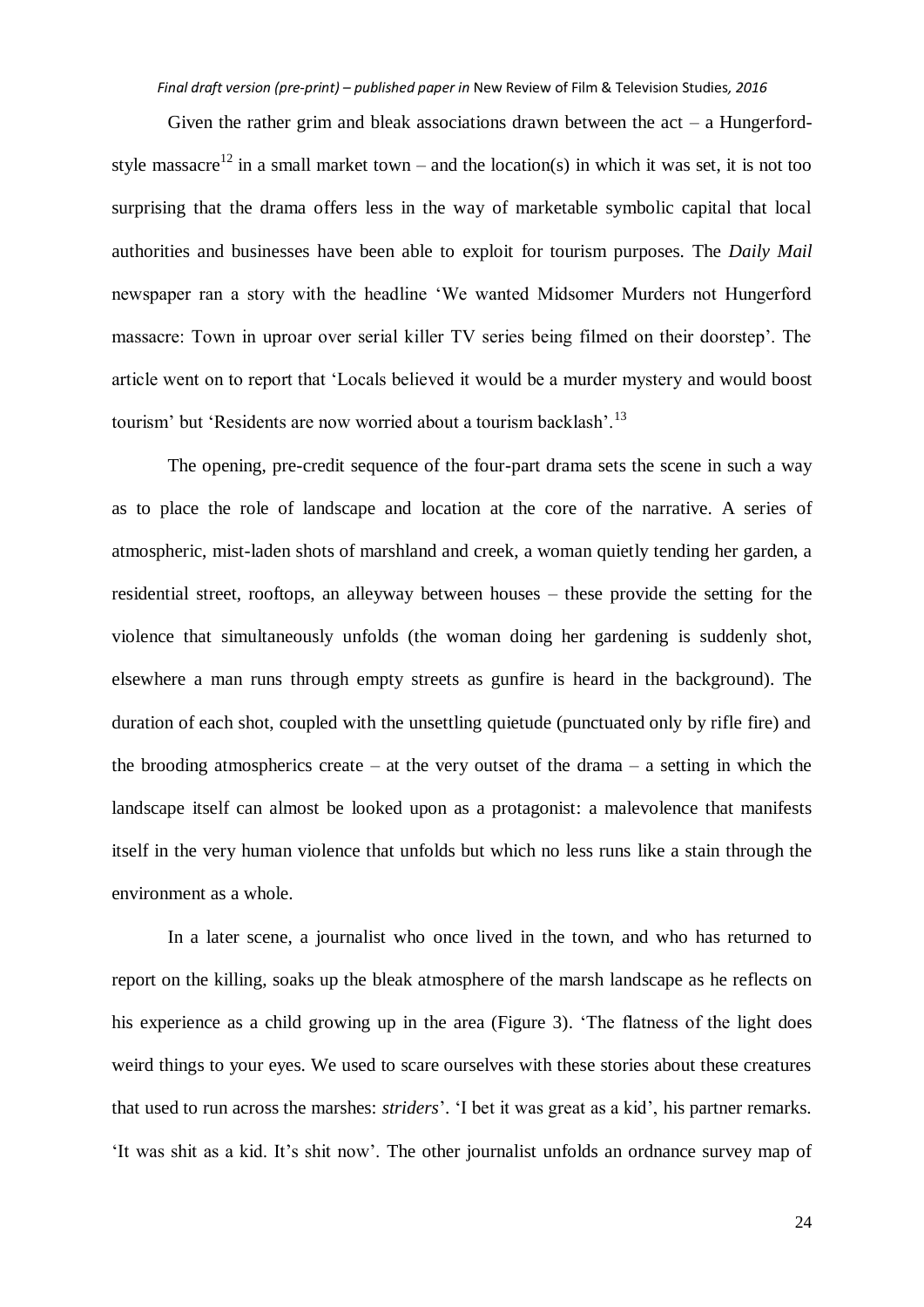the area on which the killer's murderous route through Southcliffe has been marked in red pen. The map is an otherwise faithful rendition of the actual ordnance survey map for the area, with some of the nearby town names, such as Oare, remaining unchanged. Ham Marshes are the same in both real and fictional map, but the large expanse of marshland to the north of Faversham/Southcliffe, Nagden Marshes, is renamed Southcliffe Marshes. During this conversation reference is made to Derrick Bird, the taxi driver who shot dead twelve people in Cumbria in 2010 in a similar random killing spree.

Read against the representation of landscape in *Hinterland*/*Y Gwyll*, this spatial vignette reveals certain similarities: 1) reference is made to *layered histories* of place in the form of the embedded memory of the journalist; 2) attention is drawn towards the mechanics of mediation (in this case, the role of television news coverage and the localised recollections of the journalist); and 3) the value of cartographic knowledge is emphasised – maps become a crucial part of the investigative and interpretative process. There are also similarities in the way an immersive and site-specific engagement with location and setting allows for a more textured rendering of landscape in both dramas. If, in *Hinterland*/*Y Gwyll*, an authenticity of place characterisation is more pronounced (the landscape 'playing itself' more), in *Southcliffe* a different form of authenticity is evident, one more grounded in an experiential poetics. Landscape, in *Southcliffe*, is reflective of a liminal and existential sense of place that is not necessarily tied symbolically to the north Kent marshland setting, but which has nonetheless been conjured or procured from a landscape that in all other respects is very real, very tangible, and, as a touchstone of a post-Iraq socio-political malaise, still very raw.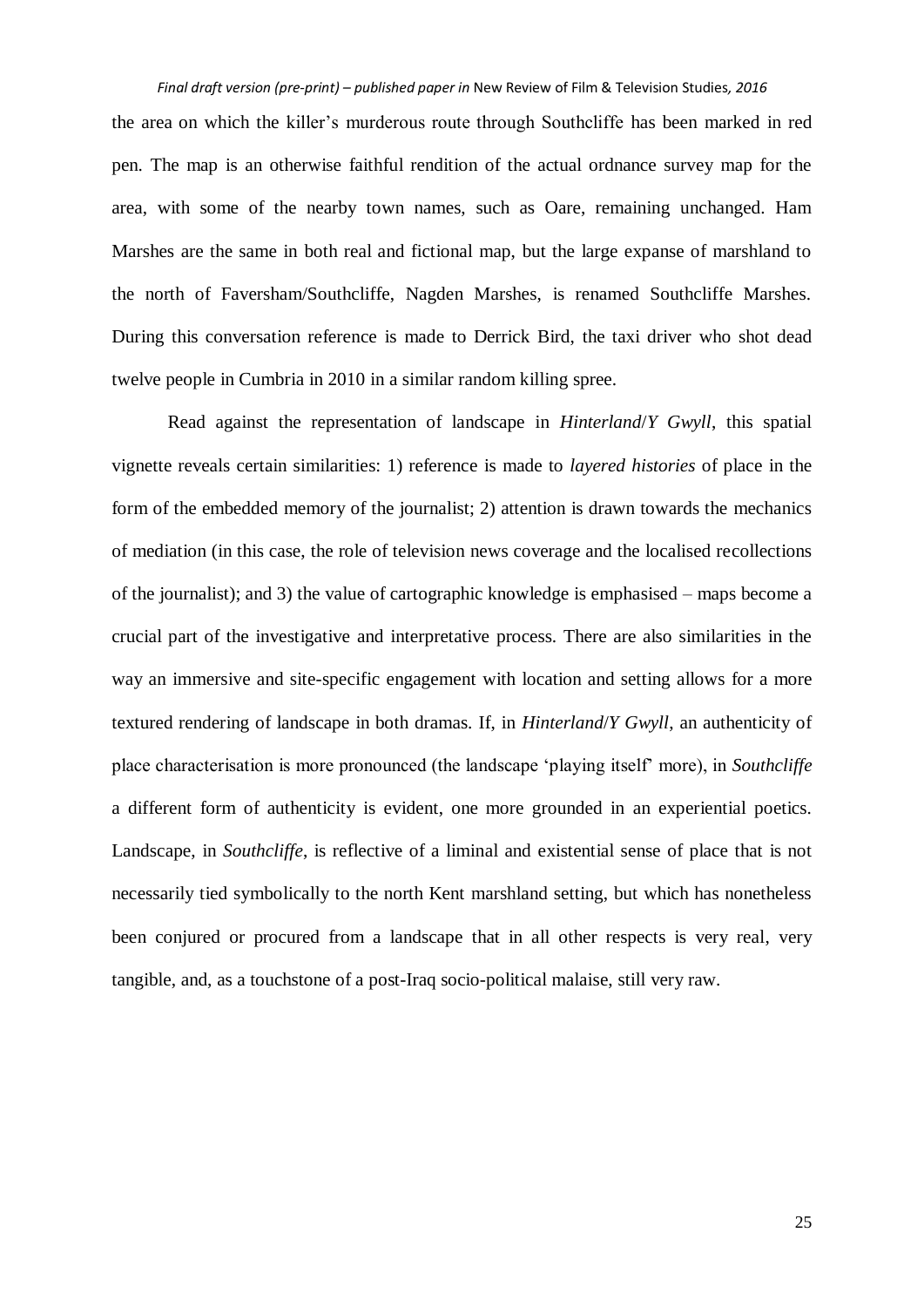

Figure 3. Stills from *Southcliffe* (episode three)

#### **Conclusion: wrapped in plastic**

What we might understand and interpret as landscape across the three procedural dramas is the product of different 'framings'. Each speaks to a production of space and place from which it is possible to harvest a critical geography of television that has its application in precincts that stretch beyond both the localised settings of the examples under discussion and the generic and narratological particularities by which they are defined as procedural dramas. Crime is of note here only insofar as it provides a spatial rationale on which to hang a wider set of concerns relating to the spatial practices and textual performativities by which place (symbolically resonant, a wellspring of mythopoeic narrative, history, memory) is crafted from space (abstract, rationalised, *utopic*, processual). The detective is a figure whose procedural journeys – at their best – are often as much about divining and re-tracing the contours of space and place as they are about solving the murder. To a certain extent, and in their different ways, this is precisely what characterizes both *Hinterland*/*Y Gwyll* and *Southcliffe*. Conversely, in the case of *Broadchurch* – and in this respect it can be looked upon as an exemplar of *most* UK procedural dramas – it is space that is being crafted from place. A reverse process of geographical engineering sets this drama apart from the other two discussed in this paper. Landscape is edged out of the frame (to make way for setting) and 'the frame' itself is substituted as the dominant space of representation. All else must get into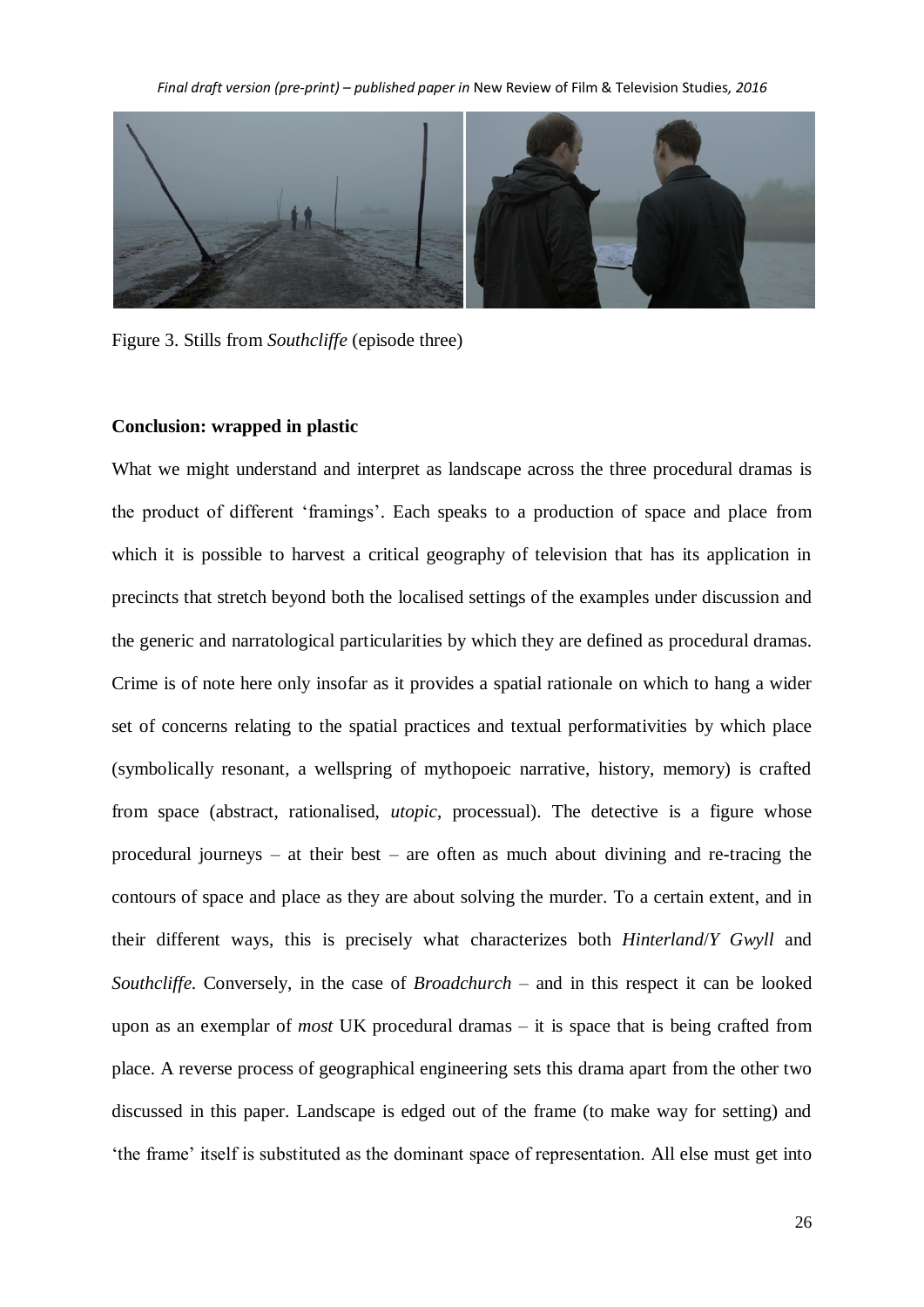*Final draft version (pre-print) – published paper in* New Review of Film & Television Studies*, 2016* line (into frame) as if dalliance, or a more open (less territorial) command of locale and location, risks undermining the order of things in some way. Aspect ratio as spatial discipline? *Broadchurch* (or rather Broadchurch) as a metaphor for the state as a neoliberal autocracy? A rationalisation of spatial and cultural lives that are otherwise less yoked to a coercive framework of narrative-cum-market? Perhaps, but whatever meta-theoretical observations might be drawn from this example, what can be said is that, while Broadchurch may be a town that is 'wrapped in secrets' (to cite the tagline from the DVD artwork of series one), it is no less a town that is 'wrapped in plastic' (to borrow from David Lynch's 'procedural' drama *Twin Peaks*). The real murder mystery is not the death of Danny Latimer. It is the suffocation of *place* by the televisual abstraction of *space*.

# **Acknowledgements**

I owe a debt of thanks to Yannis Tzioumakis for inviting me to talk at the symposium where ideas presented in this paper were first road-tested: 'TV is the New Cinema: Exploring the Erosion of Boundaries Between Two Media', Liverpool John Moores University and University of Liverpool, 22 May 2014. I am also grateful to delegates at the symposium for their helpful and constructive feedback.

## **Notes**

1

<sup>1</sup> Indeed, from a Marxist perspective, one of Lefebvre's considerable theoretical legacies has been to extend the temporal dialectics of Hegelian historical materialism to geography and spatiality.

<sup>2</sup> For a selection of film and cultural studies texts that have drawn on Henri Lefebvre's work, see Dimendberg  $(2004)$ , Highmore  $(2005)$ , Roberts  $(2012, 2014b)$ , Fraser  $(2015)$ .<br>
<sup>3</sup> See Cartar's study of representations of landscape on Australia.

See Carter's study of representations of landscape on Australian television (1998, 125).

<sup>&</sup>lt;sup>4</sup> According to Jensen and Waade (2013, 262), this style can be characterised by the use of colours 'in the blue and grey end of the scale, climatic elements such as rainy cold autumn days, and bleak urban cityscapes, reminiscent of the film noir genre'.

<sup>&</sup>lt;sup>5</sup> Broadcast (2013), 'Behind the Scenes: Broadchurch, ITV', www.broadcastnow.co.uk/features/broadchurchitv/5052431.article (accessed 17 November 2015).

<sup>6</sup> 'Southcliffe: Behind the Scenes', DVD extras, *Southcliffe* (Channel 4, 2013).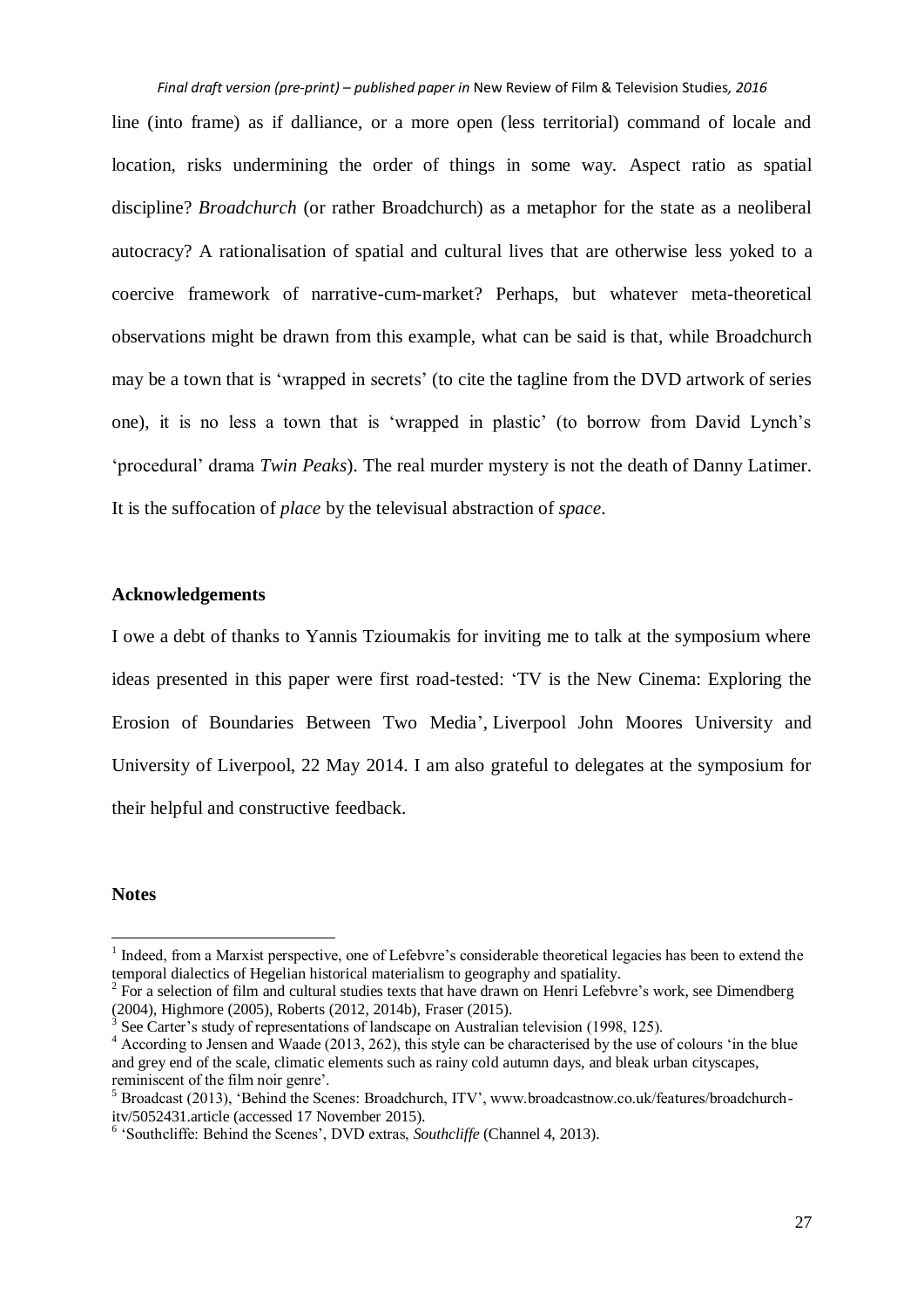<sup>7</sup> BBC Wales (2013), 'Hinterland: creating stories out of the landscape',

www.bbc.co.uk/blogs/wales/entries/85b0ac24-e7bc-3486-8240-

8e899e63d2c5?sortBy=HighestRating&sortOrder=Descending&filter=none (accessed 17 November 2015).  $8$  Jensen and Waade (2013: 262) cite the importance of gender – single mothers leading successful careers, women in power, fathers taking maternity leave – as one of the contributory factors by which to account for the popularity of dramas such as *The Killing* or *The Bridge* in the UK. However, in terms of influence, this translates less seamlessly to the UK examples under discussion here (with the possible exception of *Broadchurch*).

<sup>9</sup> "Broadchurch effect" sees tourist interest in Devon and Somerset soar', *The Telegraph*, 12 January 2015: www.telegraph.co.uk/travel/destinations/europe/uk/southwestengland/11340128/Broadchurch-effect-seestourist-interest-in-Devon-and-Somerset-soar.html (accessed 4 November 2015); 'Broadchurch – ITV's gripping drama filmed on location in West Bay', *Visit-Dorset.com*, January 2015: www.visit-

dorset.com/dbimgs/Broadchurch%20Trail%202015%20version.pdf (accessed 4 November 2015). <sup>10</sup> The length of each episode varied depending on which network it was being broadcast. Series one, which was produced in 2013, was filmed back-to-back in both Welsh and English. The Welsh version was broadcast on the Welsh-language channel S4C in eight parts. The bilingual version was broadcast on BBC Wales (and, later, on BBC4) in four parts. At the time of writing a second series is receiving its first airing on S4C in autumn 2015. See https://www.s4c.co.uk/ygwyll/e\_index.shtml (accessed 13 November 2015).

<sup>11</sup> See: www.discoverceredigion.co.uk/SiteCollectionDocuments/Y%20Gwyll%20Hinterland.pdf (accessed 13 November 2015); www.aberystwyth.org.uk/more/hinterland-filming-locations.shtml (accessed 13 November 2015).

<sup>12</sup> This refers to the shooting dead of 16 people in the Berkshire town of Hungerford in 1987 by gunman Michael Ryan, who then turned the gun on himself. See: en.wikipedia.org/wiki/Hungerford\_massacre (accessed 13 November 2015).

<sup>13</sup> See *Daily Mail*, 27 July 2013: www.dailymail.co.uk/news/article-2379985/Southcliffe-We-wanted-Midsomer-Murders-Hungerford-massacre-Town-uproar-serial-killer-TV-series-filmed-doorstep.html (accessed 13 November 2015).

## **References**

1

Agger, Gunhild. 2013. 'The Killing: Urban topographies of a crime.' *The Journal of Popular* 

*Television* 1(2): 235-241. doi: 10.1386/jptv.1.2.235\_1.

Andrews, Hazel and Les Roberts, eds. 2012. *Liminal Landscapes: Travel, Experience and* 

*Spaces In-between*. Abingdon: Routledge.

Bodenhamer David J., John Corrigan, and Trevor M. Harris, eds. 2015. *Deep Maps and* 

*Spatial Narratives*. Bloomington: Indiana University Press.

Bousé, Derek. 2000. *Wildlife Films*. Philadelphia: University of Pennsylvania Press.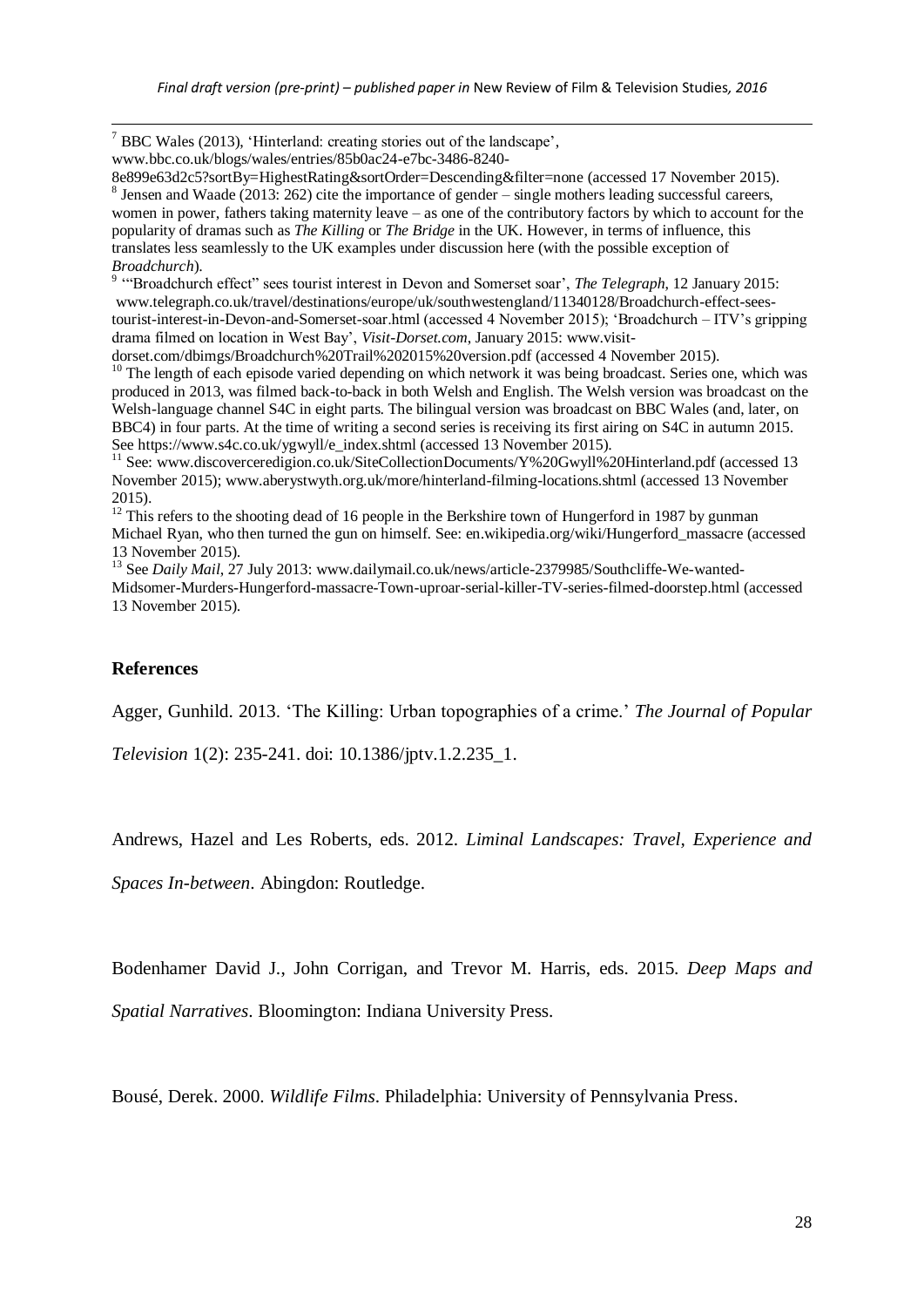*Final draft version (pre-print) – published paper in* New Review of Film & Television Studies*, 2016* Brown, Tim. 1995. 'Everytown, Nowhere City: Location Filming and the British City.' MA diss., Birkbeck College, University of London.

Brunsdon, Charlotte. 2004. 'The Poignancy of Place: London and the Cinema.' *Visual Culture in Britain* 5 (1): 59-74.

Burgess, Jacquelin. 1987. 'Landscapes in the living-room: television and landscape research.' *Landscape Research* 12 (3): 1-7. doi: 10.1080/01426398708706231

Carter, David. 1998. 'The wide brown land on the small grey screen: The nature of landscape on Australian television.' *Journal of Australian Studies* 22 (58): 116-126. doi: 10.1080/14443059809387408.

Chris, Cynthia. 2006. *Watching Wildlife*. Minneapolis: University of Minnesota Press

Christie, Ian. 2000. 'Landscape and "Location"': Reading Filmic Space Historically.' *Rethinking History* 4 (2): 165-74. doi: 10.1080/13642520050074803

Creeber, Glen. 2015. 'Killing us softly: Investigating the aesthetics, philosophy and influence of Nordic Noir television.' *The Journal of Popular Television* 3 (1): 21-35. doi: 10.1386/jptv.3.1.21\_1.

Davidson, Peter. 2005. *The Idea of North*. London: Reaktion Books.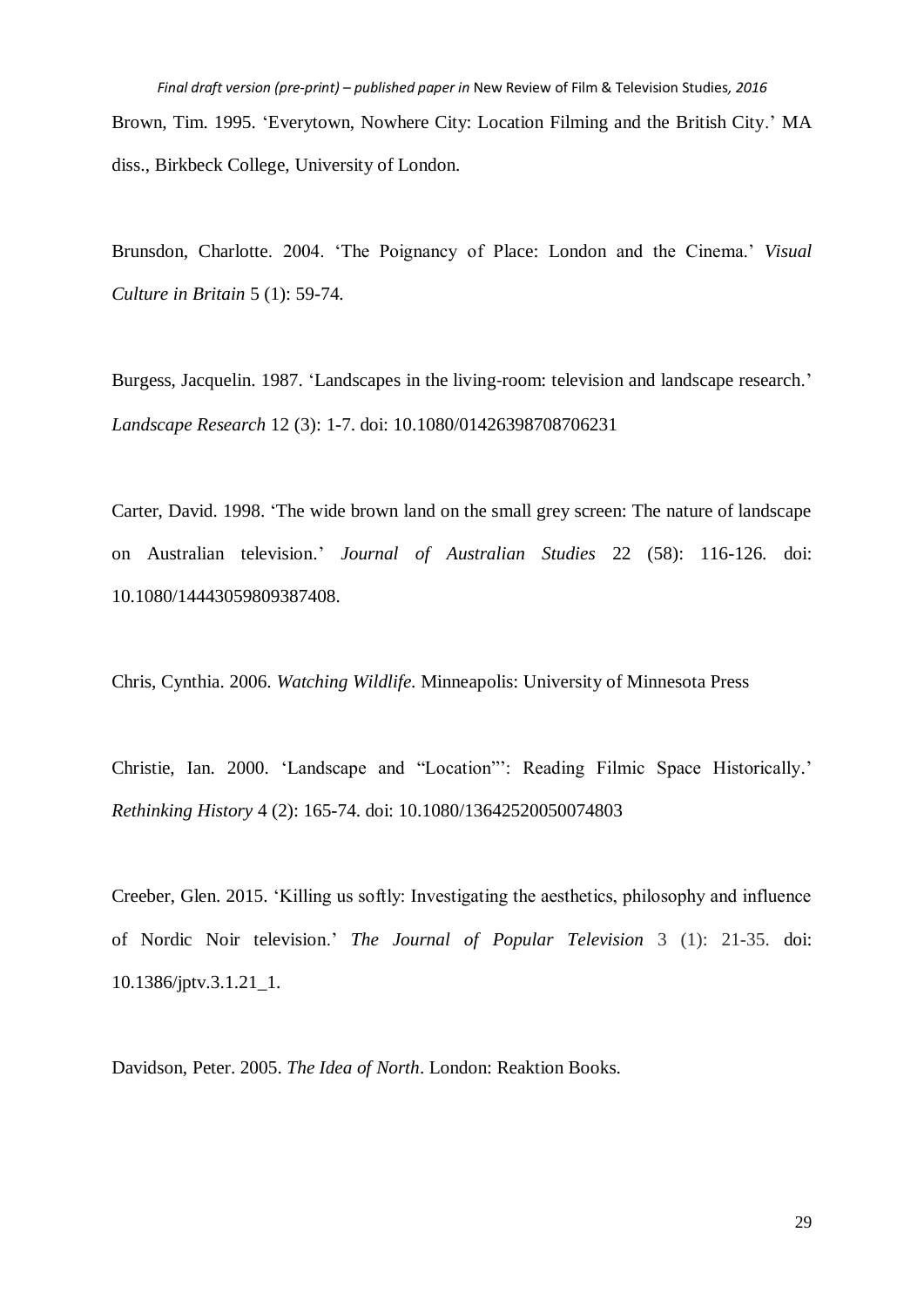*Final draft version (pre-print) – published paper in* New Review of Film & Television Studies*, 2016* Dimendberg, Edward. 2004. *Film Noir and the Spaces of Modernity*. London: Harvard University Press.

Falkheimer, Jesper and André Jansson, eds. 2006. *Geographies of Communication: The Spatial Turn in Media Studies*. Göteborg: Nordicom.

Fish, Robert, ed. 2007. *Cinematic Countrysides*. Manchester: Manchester University Press.

Fraser, Benjamin. 2015. *Toward an Urban Cultural Studies: Henri Lefebvre and the Humanities*. Basingstoke: Palgrave.

Hallam, Julia and Les Roberts, eds. 2014. *Locating the Moving Image: New Approaches to Film and Place*. Bloomington: Indiana University Press.

Harper, Graeme and Jonathan Rayner, eds. 2010. *Cinema and Landscape: Film, Nation and Cultural Geography*. Bristol: Intellect.

Harper, Graeme and Jonathan Rayner, eds. 2013. *Film Landscapes: Cinema, Environment and Visual Culture*. Cambridge: Cambridge Scholars Publishing.

Harper, Sue. 2010. 'The Ownerships of Woods and Water: Landscape in British Cinema 1930-1960.' In *Cinema and Landscape: Film, Nation and Cultural Geography*, edited by Graeme Harper and Jonathan Rayner, 147-160. Bristol: Intellect.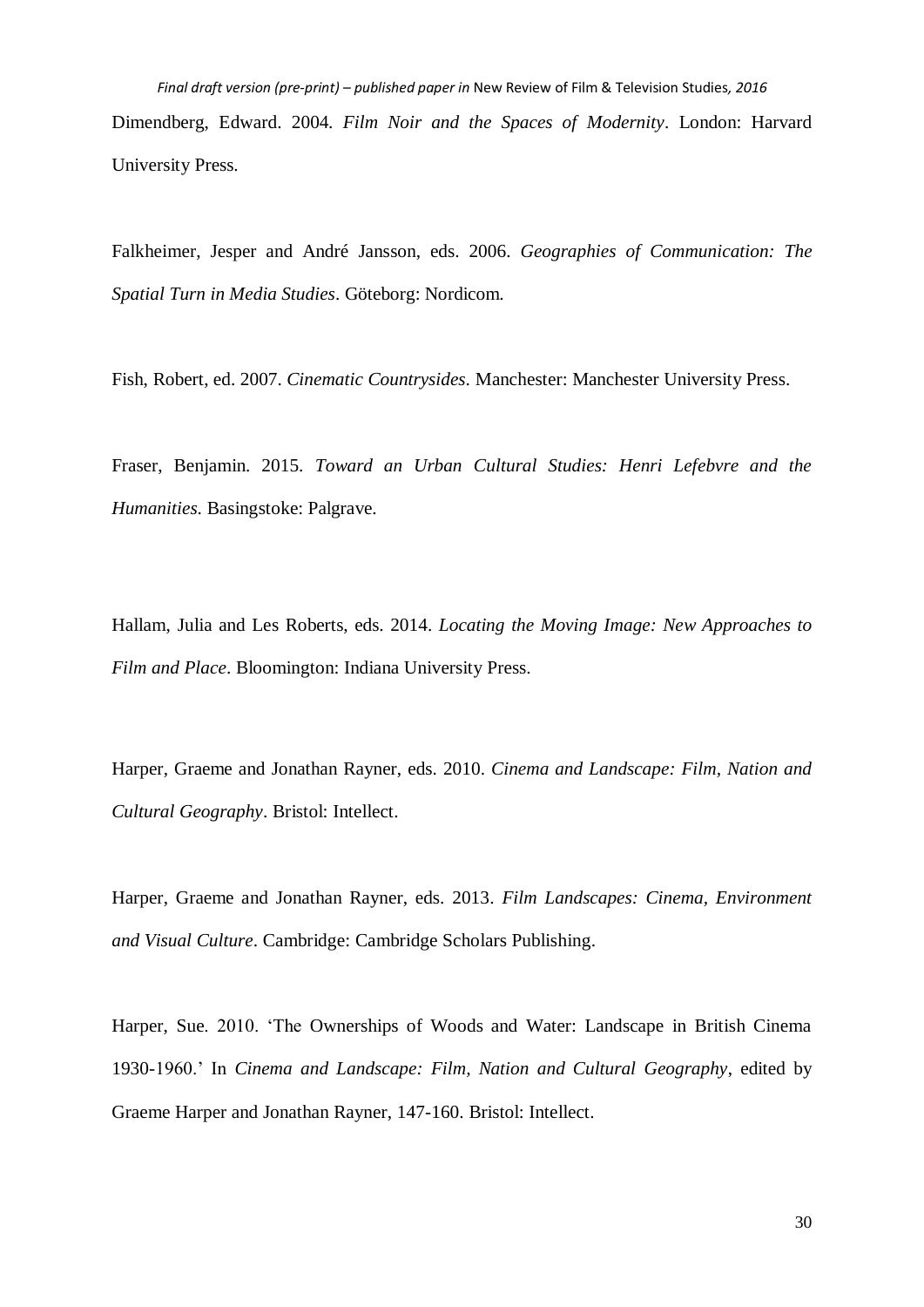*Final draft version (pre-print) – published paper in* New Review of Film & Television Studies*, 2016* Hedling, Olof. 2010. 'Murder, Mystery and Megabucks? Films and Filmmaking as Regional and Local Place Promotion in Southern Sweden.' In Regional Aesthetics: Locating Swedish Media, edited by Erik Hedling, Olof Hedling, Mats Jönsson, 263-290. Stockholm: National Library of Sweden.

Highmore, Ben. 2005. *Cityscapes: Cultural Readings in the Material and Symbolic City*. Basingstoke: Palgrave Macmillan.

Hockenhull, Stella. 2013. *Aesthetics and Neo-Romanticism in Film: Landscapes in Contemporary British Cinema*. London: I.B. Taurus.

Jensen, Pia Majbritt and Anne Marit Waade. 2013. 'Nordic Noir challenging 'the language of advantage': Setting, light and language as production values in Danish television series.' *The Journal of Popular Television* 1 (2): 259-265. doi: 10.1386/jptv.1.2.259\_1.

Keiller, Patrick. 2003. 'The poetic experience of townscape and landscape, and some ways of depicting it.' In *The Undercut Reader: Critical Writings on Artists' Film and Video*, edited by Nina Danino and Michael Mazière, 75-83. London: Wallflower.

Kilborn, Richard. 2006. 'A walk on the wild side: the changing face of TV wildlife documentary.' *Jump Cut: A Review of Contemporary Media*, 48.

Lefebvre, Martin, ed. 2006. *Landscape and Film*. New York: Routledge.

Lefebvre, Henri. 1991. *The Production of Space*. Oxford: Blackwell.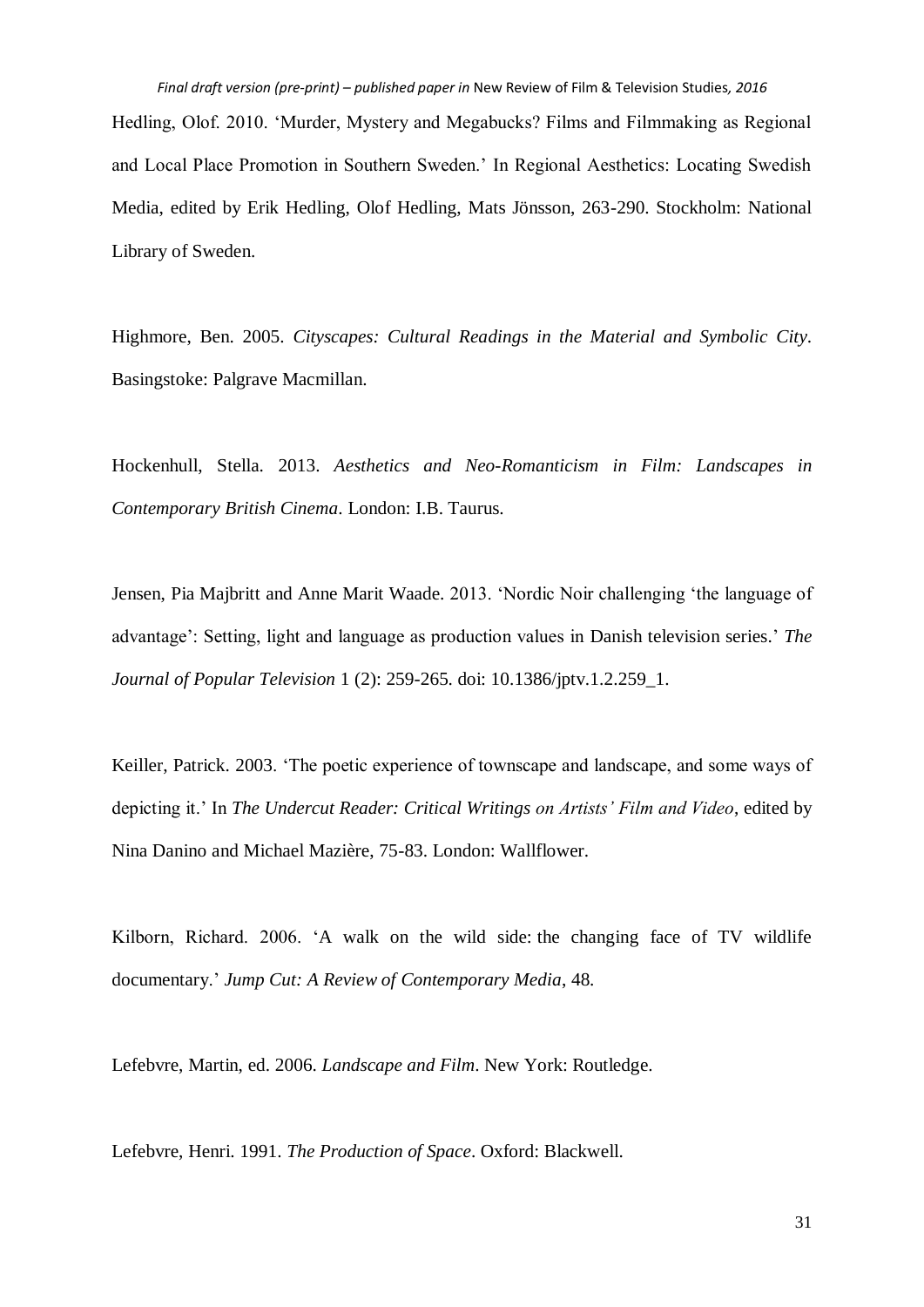Peacock, Steven. 2011. 'The Impossibility of Isolation in Wallander.' *Critical Studies in Television* 6 (2): 37-46. doi: 10.7227/CST.6.2.6.

Peacock, Steven. 2014. *Swedish Crime Fiction: Novel, Film, Television*. Manchester: Manchester University Press.

Porter, Laraine and Bryony Dixon, eds. 2007. *Picture Perfect: Landscape, Place and Travel in British Cinema Before 1930*. Exeter: Exeter Press.

Reijnders, Stijn. 2010. 'Places of the imagination: an ethnography of the TV detective tour.' *Cultural Geographies* 17 (1): 37-52. doi: 0.1177/1474474009349998.

Reijnders, Stijn. 2011. *Places of the Imagination: Media, Tourism, Culture.* Farnham: Ashgate.

Roberts, Les. 2010. 'Dis/embedded Geographies of Film: Virtual Panoramas and the Touristic Consumption of Liverpool Waterfront.' *Space and Culture* 13 (1): 54-74. doi: 10.1177/1206331209353691.

Roberts, Les. 2012. *Film, Mobility and Urban Space: a Cinematic Geography of Liverpool*. Liverpool: Liverpool University Press.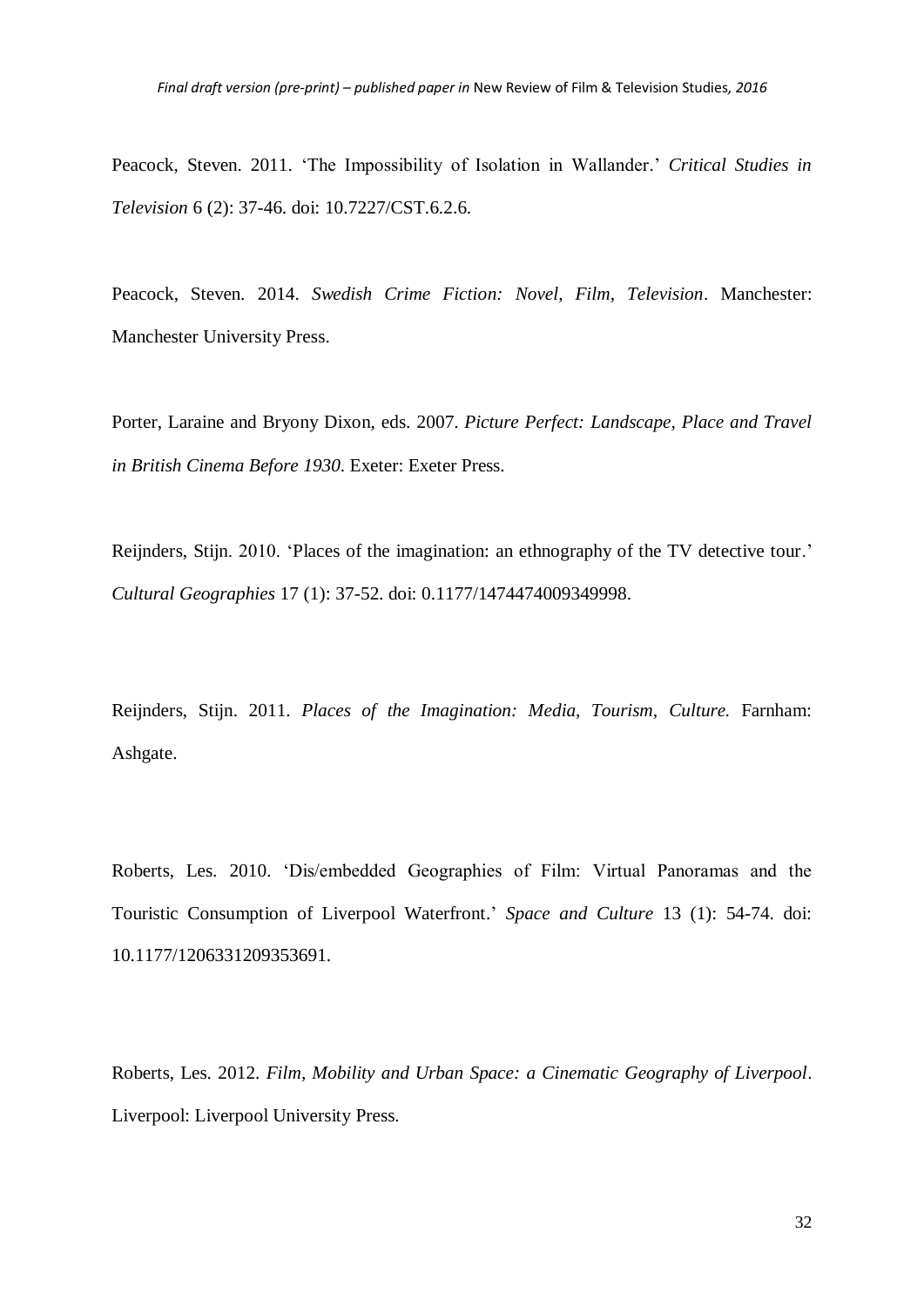*Final draft version (pre-print) – published paper in* New Review of Film & Television Studies*, 2016* Roberts, Les. 2014a. 'The Bulger Case: A Spatial Story.' *The Cartographic Journal* 51 (2): 141-151. doi: 10.1179/1743277413Y.0000000075.

Roberts, Les. 2014b. 'The Archive City: Film as Critical Spatial Practice.' In *Marxism and Urban Culture*, edited by Benjamin Fraser, 3-22. Lanham, MD: Lexington Books.

Roberts, Les. 2015a. 'Mapping Cultures: a Spatial Anthropology.' In *Mapping Cultures: Place, Practice, Performance*, edited by Les Roberts, 1-25. Basingstoke: Palgrave.

Roberts, Les, ed. 2015b. 'Deep Mapping', Special Issue of *Humanities* 4 (3-4): www.mdpi.com/journal/ humanities/special\_issues/DeepMapping.

Roberts, Les and Julia Hallam. 2014. 'Film and Spatiality: Outline of a New Empiricism.' In *Locating the Moving Image: New Approaches to Film and Place*, edited by Julia Hallam and Les Roberts*.* Bloomington: Indiana University Press.

Sinclair, Iain. 2002. 'Heartsnatch Hotel.' *Sight and Sound* 12 (12): 32-34.

Turnball, Sue. 2015. 'Trafficking in TV crime: remaking Broadchurch', in *Continuum* 29 (5): 706-717. doi: 10.1080/10304312.2015.1068731.

Waade, Anne Marit. 2011. 'BBC's Wallander: Sweden Seen Through British Eyes.' *Critical Studies in Television* 6 (2): 47-60. doi: 10.7227/CST.6.2.7.